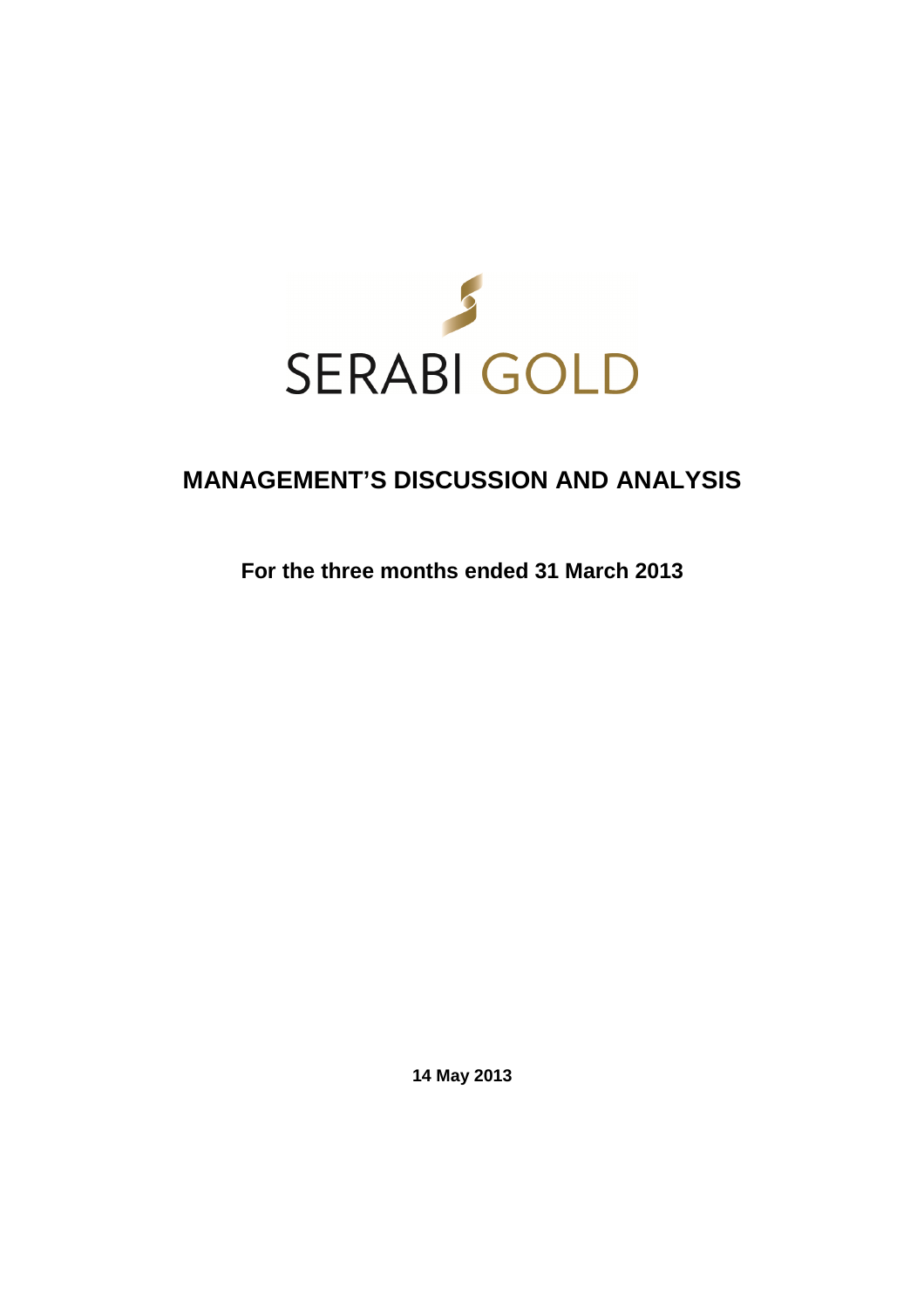# **SERABI GOLD PLC Management's Discussion and Analysis for the three months ended 31 March 2013**

## **Introduction**

This Management's Discussion and Analysis ("MD&A") dated 14 May 2013 provides a review of the performance of Serabi Gold plc ("Serabi" or the "Company"). It includes financial information from, and should be read in conjunction with, the unaudited condensed financial information of the Company for the three month period ended 31 March 2013 and also read in conjunction with the Company's annual report and audited consolidated financial statements and it's MD&A for the twelve month period ended 31 December 2012.

Please refer to the cautionary notes at the end of this MD&A.

The Company reports its financial position, results of operations and cash flows in United States dollars (unless otherwise stated) and in accordance with International Financial Reporting Standards ("IFRS") in force at the reporting date and their interpretations issued by the International Accounting Standards Board ("IASB") and adopted for use within the European Union and with IFRS and their interpretations issued by the IASB. The consolidated financial statements have also been prepared in accordance with those parts of the UK Companies Act 2006 applicable to companies reporting under IFRS.

## **Overview**

The Company is a United Kingdom registered and domiciled gold mining and exploration company based in London, England. The Company's principal focus centres upon the Jardim do Ouro Gold Project located in an area known as the Tapajos region of the State of Para in Brazil, which it holds through its wholly owned subsidiary Serabi Mineraçao S.A.

The Company currently holds, either granted or under application, approximately 108,000 hectares of Exploration Licences. The Jardim do Ouro Gold Project ("JDO Project") covers approximately 53,000 hectares of this total, and lies on the 50km wide NW-SE trending Tocantinzinho Trend, which is the major controlling structural feature in the Tapajos region. The vast majority of the hard rock mineral resources discovered to date in the Tapajos region lie on this trend. The JDO Project includes the Palito Mine (the "Palito Mine") where work commenced in October 2012 to remediate and develop the existing underground mine and renovate the process plant with a view to commencing gold production before the end of the fourth quarter of 2013. The JDO Project includes several areas of exploration interest in close proximity to the Palito Mine. The Palito Mine complex is fully permitted and a mining licence covering 1,150 hectares has been issued. The Company does not otherwise currently have any assets or mineral properties in commercial production or development and until the end of 2011 had been actively pursuing a programme of mine-site exploration with a view to identifying the potential to increase its existing mineral resource inventory. In January 2012 following an exploration programme that identified three new discoveries, the Company announced that it was undertaking a preliminary economic assessment (the "PEA") into the viability of re-establishing underground mining operations at the Palito Mine. The results of the PEA were announced on 13 June 2012 and indicated the project had an after tax internal rate of return ("IRR") of 68% and a project net present value ("NPV") of US\$38.2 million (using a US\$1,400/oz gold price and after applying a 10% discount rate) based on employing a selective underground mining operation and exploiting only part of the previously declared mineral resource estimates. The directors believe that the PEA results support a small scale, high grade operation using selective mining techniques. On 17 January 2013 a placement of new shares raising gross proceeds of UK£16.2 million was completed and announced to finance the development of the project as outlined in the PEA. The Company's shares trade on the Toronto Stock Exchange ("TSX") under the symbol "SBI" and on AIM, a market operated by the London Stock Exchange, under the symbol "SRB". The Company is incorporated under the laws of England and Wales and is a reporting issuer in British Columbia, Alberta and Ontario.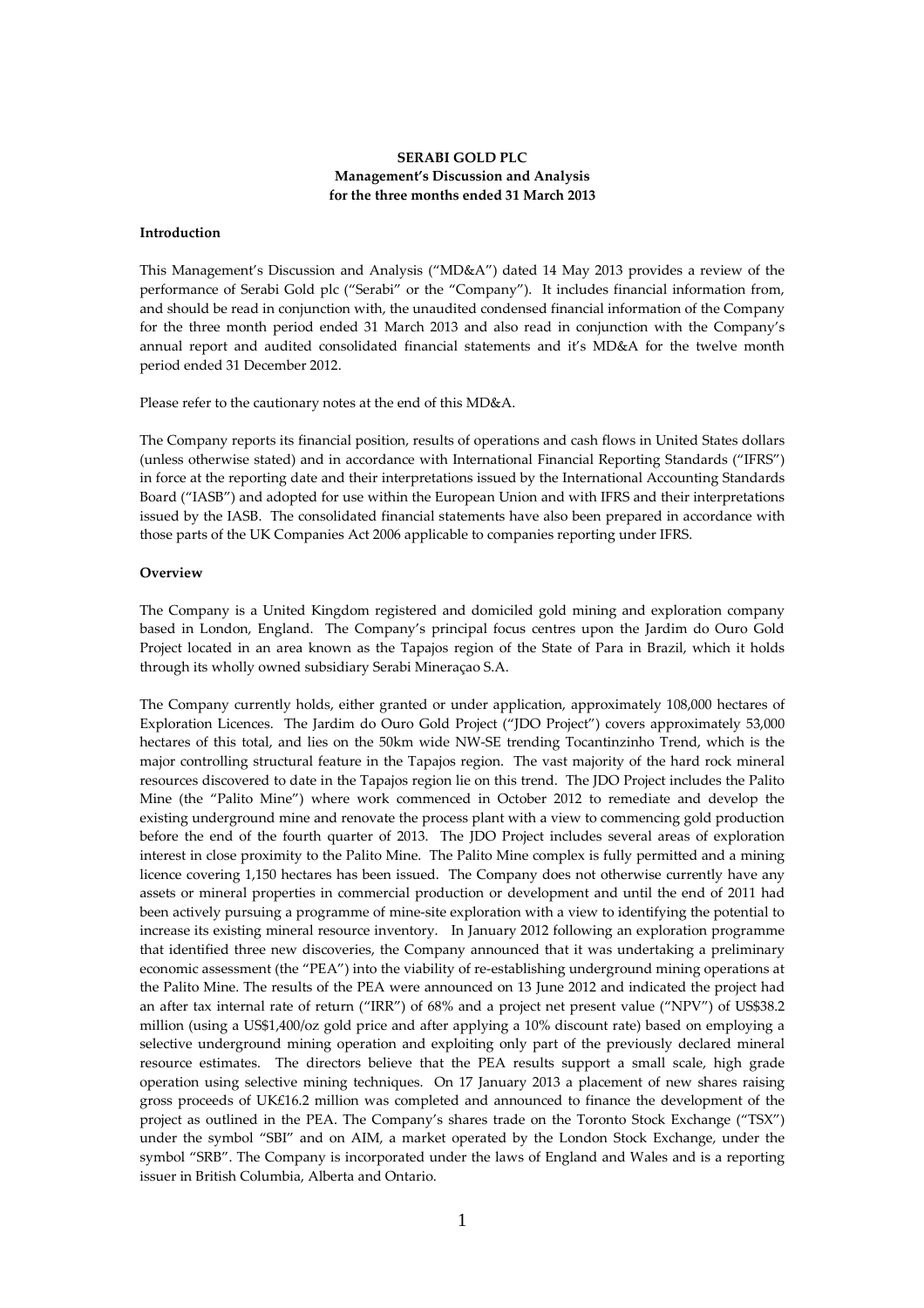Additional information on the Company, including the Company's most recent Annual Information Form, is available on SEDAR at www.sedar.com.

## **Corporate Highlights - for the last quarter**

- On 17 January 2013 the Company completed the placement of 270 million new ordinary shares to raise in aggregate UK£16.2 million to finance the development of the Palito Mine project as outlined in the PEA. The placement of new shares was underwritten by Fratelli Investments Limited, one of the Company's major shareholders.
- New mine management team in place in January 2013
- Appointment of Peel Hunt as Joint Broker
- Announcement of proposed acquisition of Kenai Resources Limited ("Kenai") in May 2013 (the "Transaction")

Significant Benefits of the transaction:

- Kenai's wholly owned subsidiary Gold Aura do Brasil Mineração Ltda ("GOAB") owns the high-grade Sao Chico gold deposit, some 23 kilometres from Serabi's Palito gold mine. Sao Chico hosts a NI 43-101 compliant combined Measured and Indicated Mineral Resource of 25,275 ounces of gold at 29.77 grammes per tonne ("g/t") and an Inferred Mineral Resource of 71,385 ounces gold at 26.03 g/t.
- Serabi's nearby Palito Mine is set to recommence gold production by the end of 2013, with average annual production of 24,000 ounces with an average ore grade of 9.0 g/t.
- The existing Palito gold recovery plant is currently being refurbished and upgraded, and Sao Chico is expected to be the first satellite gold resource to supplement the Palito Mine production with high grade material, taking advantage of the excess plant capacity available to quickly expand Serabi's future gold production.
- An exploration programme at Sao Chico including an approximate 6,000 metre drill campaign is expected to start mid-2013, with strong potential to increase the current mineral resource.

Highlights of the Transaction include:

- Shareholders of Kenai will receive 0.85 of one new ordinary share of 5 pence par value of Serabi (a "Serabi Share") in exchange for each Kenai Share held (the "Exchange Ratio").
- On completion of the Transaction, Kenai shareholders will own approximately 20.8% of Serabi's enlarged issued share capital (and 22.1% on a fully diluted basis);
- Daniel Kunz, Chairman of Kenai, will join the Serabi board upon closing of the Transaction (subject to satisfactory regulatory enquiries in compliance with the AIM Rules).
- Kenai information circular to be issued before end May, with shareholder meeting to be early July.

## **History**

The Company currently holds, either granted or under application, approximately 108,000 hectares of Exploration Licences all located within the Tapajos Gold Mining Region, within the states of Para and Amazonas, Northern Brazil. These licences are divided into three project areas, namely the Jardim do Ouro ("JDO"), Sucuba, and Pizon projects. The Company does not currently have any assets or mineral properties in commercial production, however, the JDO Project does incorporate the Palito Mine. The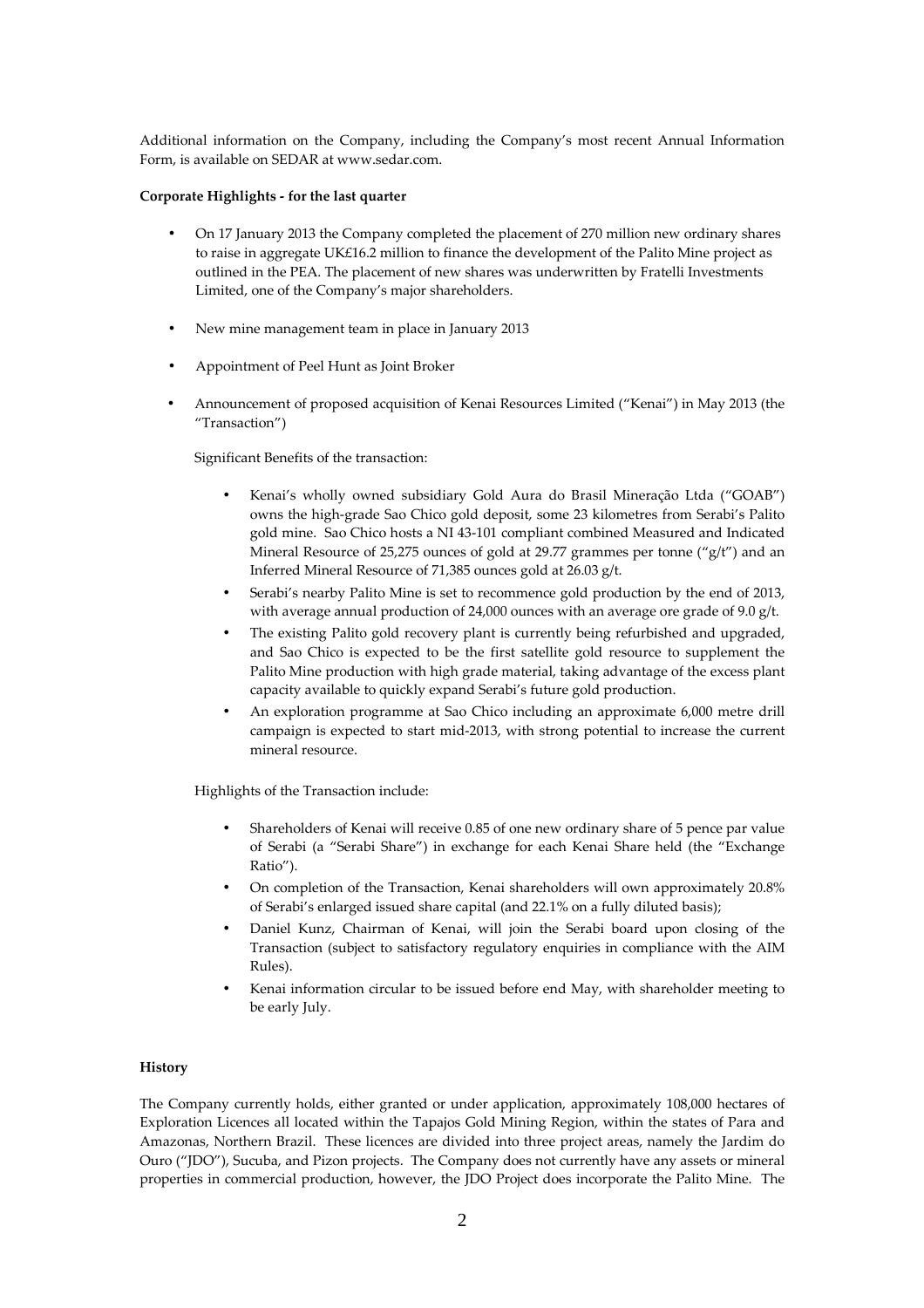Palito Mine has been in production under Serabi's ownership in the past, and work commenced in October 2012 to remediate and develop the existing underground mine and renovate the process plant with a view to commencing gold production before the end of the fourth quarter of 2013. In January 2012 the Company announced that it was undertaking a PEA into the viability of re-establishing underground mining operations at the Palito Mine the results of which were released in June 2012. The PEA focussed on the existing resources and considered a selective mining methodology, focused on maximising grade with gold production levels around 24,000 ounces per annum. On 17 January 2013 a placement of new shares raising gross proceeds of UK£16.2 million was completed and announced to finance the development of the project in line with the plans and scope outlined in the PEA and it is anticipated that first gold production will occur before the end of the fourth quarter of 2013. In addition to the JDO project that Company has two other project areas although activity on both of these projects has been limited in recent periods. The Sucuba Project is located in the state of Para, and the Company has submitted two applications for exploration permits covering an area of 10,815 hectares. The Pizon Project, located in the state of Amazonas, represents 44,712 hectares, in five exploration licences, one granted and four in application. The Company has not engaged in any exploration activity at the Sucuba or Pizon projects over the past 12 months, and has currently not budgeted for any exploration activity over the next 18 months. All activity budgeted at this time will focus on the JDO Project area.

## **Jardim do Ouro Project**

The JDO Project, originally acquired by the Company in 2001, covers a total area of 52,954 hectares, and is comprised of one mining licence granted on 23 October 2007 covering an area of 1,150 hectares, three exploration licences and six applications for exploration licences covering an aggregate of 51,804 hectares. The JDO Project is located in the Tapajós Mineral Province in the south east part of the Itaituba Municipality in the west of Pará State in central north Brazil. The Palito Mine and infrastructure itself lies some 4.5km south of the village of Jardim do Ouro and approximately 15km via road. Jardim do Ouro lies on the Transgarimpeira Road some 30km WSW of the town of Moraes de Almeida, located on the junction of the Transgarimpeira and the BR 163 (the Cuiabá - Santarém Federal Highway). Moraes de Almeida is approximately 300km south south-east by road of the municipal capital, and similarly named city, of Itaituba.

Within the JDO Project area is the Palito Mine, a high grade, narrow vein underground mine which was operated by the Company from late 2003 until the end of 2008. Towards the end of 2008 additional working capital was required to undertake necessary mine development and with no opportunity to raise additional working capital, as a result of the state of global financial markets at that time, management concluded that it was necessary to halt mining activity and place the underground portion of the Palito Mine on care and maintenance. Between the start of 2005 until the end of 2008 the Company processed a total of 480,000 tonnes of ore through the plant at an average gold head grade of 6.76 g/t. Average gold recovery during the period was 90%, with copper recovery around 93% providing total production over this period of 110,097 gold equivalent ounces. The Company continued to maintain some minor surface oxide ore production, through which some 7,200 ounces of gold was produced up to June 2010.

In December 2010 the Company released a technical report prepared by its consultants, NCL Brasil Ltda, (the NI 43-101 Technical Report for the Jardim do Ouro Project, Para State, Brazil). The report estimated, in accordance with Canadian Securities Administrators National Instrument 43-101 ("NI 43- 101"), a compliant Measured and Indicated mineral resource of 224,272 ounces (gold equivalent) and Inferred mineral resources of 443,956 ounces (gold equivalent).

|           |         |                    |                  | Contained        | Contained<br>Gold |
|-----------|---------|--------------------|------------------|------------------|-------------------|
| Mineral   |         | Gold               | Copper           | Gold             | Equivalent        |
| Resources | Tonnage | $(g/t \text{ Au})$ | $\frac{6}{6}$ Cu | $(Qunces)^{(1)}$ | (Ounces) $(2)$    |
| Measured  | 97.448  | 9.51               | 0.26             | 29.793           | 32,045            |
| Indicated | 753,745 | 7.29               | 0.23             | 176,673          | 192,228           |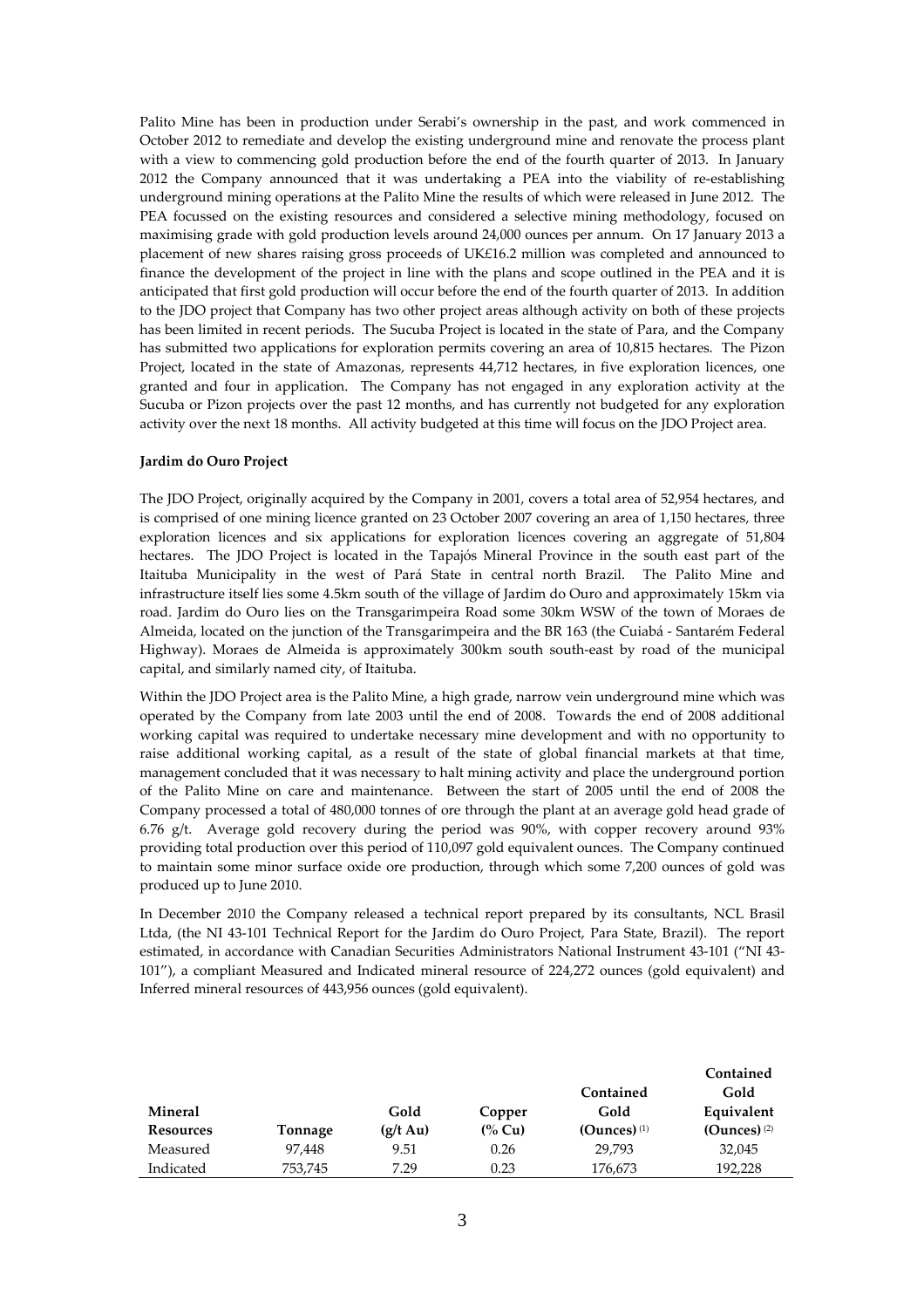| Measured and |           |      |      |         |         |
|--------------|-----------|------|------|---------|---------|
| Indicated    | 851,193   | 7.54 | 0.23 | 206,466 | 224.272 |
|              |           |      |      |         |         |
| Inferred     | 2,087,741 | 5.85 | 0.27 | 392.817 | 443,956 |

(1) Mineral resources are reported at a cut-off grade of 1.0 g/t.

(2) Equivalent gold is calculated using an average long-term gold price of US\$700 per ounce, a long-term copper price of US\$2.75 per pound, average metallurgical recovery of 90.3% for gold and 93.9% for copper.

Since placing the operation on care and maintenance in 2008, the Company has kept intact as much of the infrastructure as possible. This includes the process plant comprising flotation and carbon-in-pulp ("CIP") gold recovery circuits which had historically been treating up to 600 t/day (200,000 t/year) of ore, a camp that had housed over 200 employees and maintenance and workshop facilities. The site is supplied with mains power sourced from a 25 mW hydroelectric generating station located approximately 100 km north east of the town of Novo Progresso on the Curuá (Iriri) River.

Following the suspension of mining operations the Company focused on mine-site exploration, primarily airborne and ground geophysics and geochemistry, followed by a 12,000m discovery and follow-up diamond drilling programme into advanced targets. The exploration objective was to identify two or more Palito style and size deposits in close proximity to the Palito Mine and processing infrastructure. Three discoveries were made during 2011 within 3 kilometres of the Palito Mine. Management believes that these three discoveries, Piaui, Palito South and Currutela, warrant further drilling to enhance and bring them to a resource status. In addition management is of the view that the Palito gold deposit, the Palito South discovery and the Currutela discovery are hosted along the same structural zone. Initial drilling undertaken during the latter part of 2011 on the Palito South prospect located along strike immediately to the south east of Palito, yielded encouraging assay results.

Management are sufficiently encouraged by these results to consider that Piaui, Curutela and Palito South will between them and in time form a cornerstone of the resource growth that they set out to achieve at the start of 2010. In January 2012, the Company commissioned NCL to undertake a Canadian NI 43-101 compliant PEA into the viability of re-establishing underground mining operations at the Palito Mine. The results of the PEA were announced by the Company on 13 June 2012 and the complete NI 43-101 compliant technical report issued on 29 June 2012. The directors believe that the PEA results support a small scale, high grade operation using selective mining techniques. On 17 January 2013 a placement of new shares raising gross proceeds of UK£16.2 million was completed and announced to finance the development of the project in line with the plans and scope outlined in the PEA. Work commenced in October 2012 to remediate and develop the existing underground mine and renovate the process plant with a view to commencing gold production before the end of the fourth quarter of 2013. Management is hopeful that, if successful, the cash flow from the initial underground mining operation can be used, at least in part, to fund the future evaluation and development of the Piaui, Currutela and Palito South prospects.

# **RESULTS OF OPERATIONS**

## **Exploration and technical programmes executed during the first quarter of 2013**

The Company's results of operations for the three month period ended 31 March 2013 were comprised solely of the activities related to the results of operations of the Company's 100% owned subsidiary Serabi Mineraçăo S.A.

## *Property Highlights:*

- Mine dewatering completed in January 2013;
- New mine management team and contract mining personnel in place;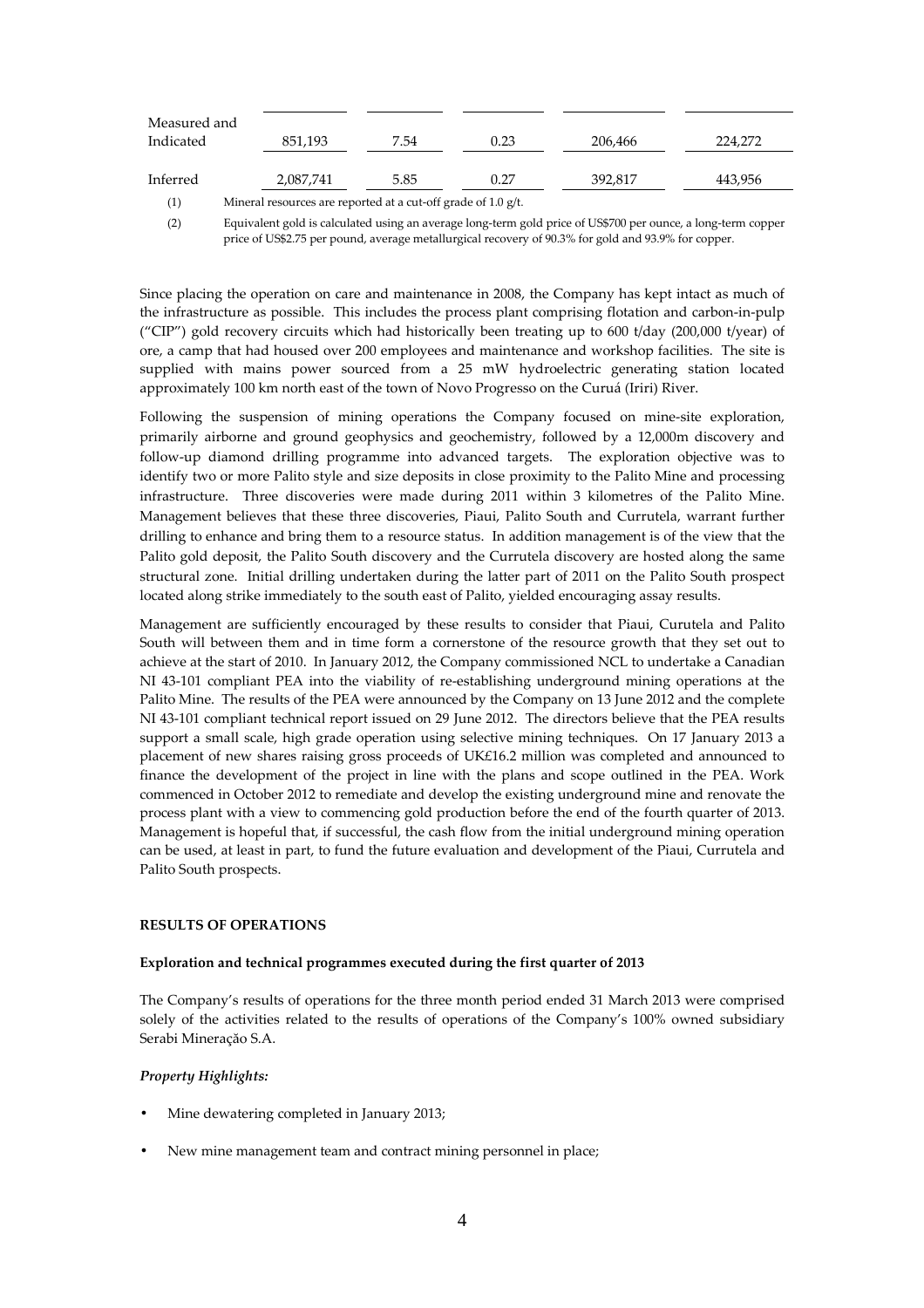- Development mining now underway;
- Stoping of remnant blocks commenced;
- Development ore stockpile being generated;
- Two main ventilation raises to surface have been started;
- Reassembly of the primary crushing circuit due for completion by end of second quarter 2013;
- Remediation of flotation circuit due for completion by end of second quarter 2013;
- Detailed engineering of milling circuit complete and disassembly of old plant underway; and
- Initial mining fleet on site in February 2013. Further items expected to be commissioned at start of third quarter of 2013.

Activity at the Palito mine site during the first quarter of 2013has continued the development work for the commencement of mining operations at Palito. The mine de-watering programme that was started in 2012 was completed in January 2013 and a new mine management team were recruited and arrived at site in the same month. The first contract mining crews also started work during the quarter concurrent with some initial mining fleet that the Company had sourced locally.

Within the mine itself works have concentrated on the commencement of development mining and the extension of the main ramp to access deeper levels in the mine. Work on creating two new ventilation raises has commenced and the mining crews have now been deployed to start stoping operations within some of the areas of the mine that had previously been developed and some remnant ore blocks remain.

This work is allowing the Company to establish a stockpile of run-of-mine, development ore at surface. It is anticipated that on-going development mining activities will allow the Company to accumulate a sizeable stock-pile over the coming months that will provide the initial ore feed to the process plant when this is commissioned towards the end of 2013.

Orders were placed for additional underground mining fleet during the first quarter of 2013, and the first of these items is currently being shipped to Brazil. The remaining items are expected to leave the factory during May and June 2013 and it is hoped that all of the new items of mining fleet will have been delivered and commissioned during the third quarter of 2013.

Work is progressing well with the remediation of the crushing and process plant. Icone, an engineering firm based in Belo Horizonte, have, during March and April 2013, been designing the overhaul of the grinding section, which will also now include the facility to introduce a gravity recovery circuit. The old milling section is now disassembled, and work has begun on the ball mill overhaul. Additionally during March and April 2013, the crushing and flotation plants having been dismantled and all critical parts overhauled. These sections of the process plant are now both being reassembled with a view to being completed before the end of the second quarter of 2013.

Accommodation at the mine site is also being overhauled and during the first quarter of 2013 preparations were made to install a new prefabricated accommodation unit which is due to be assembled before the end of May 2013. This will mean that the camp has new or overhauled accommodation for 140 personnel. Further work on upgrading camp facilities is on-going. *Outlook* 

Remediation and development works are progressing well and the Company remains ahead of schedule with the underground mine development work benefitting from the earlier than planned completion of the de-watering of the mine. Rehabilitation of the processing plant is progressing in line with expectations and accordingly the Company still anticipates being able to start the commissioning of the plant before the end of 2013.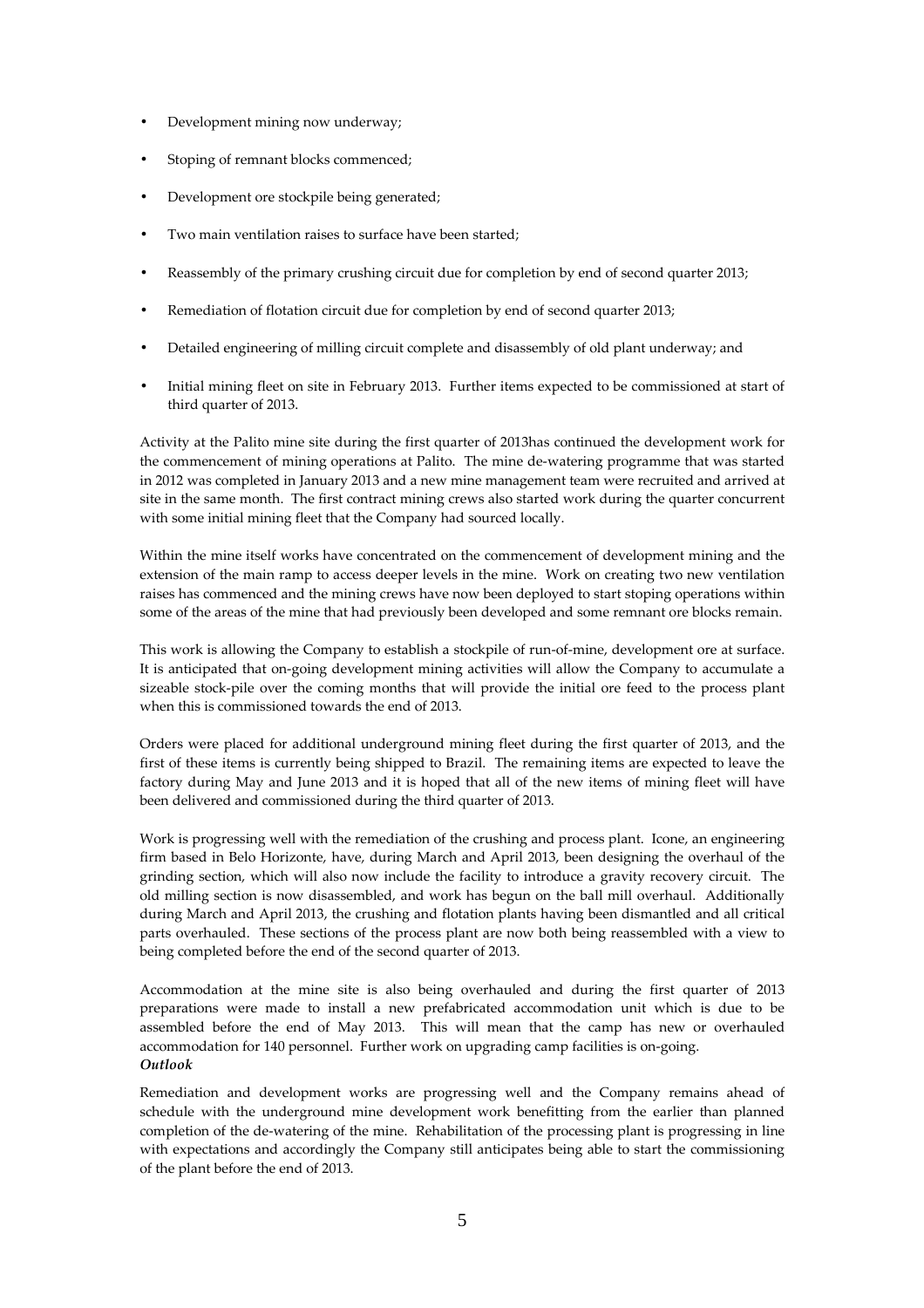A number of refining and trading groups have been approached to provide terms for the refining and purchase of the copper/gold concentrate that will be produced at the Palito Mine and which is expected to account for in excess of 70% of the revenues of the operation. The Company is evaluating the submissions and expects to be in a position to finalise terms in the coming few months.

The Company's strategy has been to develop additional satellite high grade gold mining opportunities in relatively close proximity to the current Palito Mine and process plant, with a view that ore mined could be treated through a centralised processing facility located at Palito. Kenai's high grade Sao Chico property is at a more advanced stage than Serabi's own discoveries at Currutela, Palito South and Piaui. The proposed acquisition of Kenai therefore presents the Company, if the transaction is approved by Kenai shareholders, with the opportunity to reduce the timeframe for the development of its first satellite deposit to augment Palito mine production with additional high grade feed, taking advantage of the excess plant capacity available.

The first stage of activity at Sao Chico will be the commencement of an estimated 6,000 metre diamond drilling programme which will be supplemented by ground geophysics and surface sampling to establish other potential areas of interest within the Sao Chico exploration licence. The current Sao Chico gold resource comprises approximately 25,000 Measured and Indicated ounces, and 71,000 Inferred ounces, both averaging over 26 g/t. over just 3 veins, and with 10 more veins identified.

Current design work on the Palito plant remediation will take into account the potential future processing requirements of ore taken from Sao Chico*.* 

The Company's exploration activities at Palito will however be limited whilst the Company focuses its attention and personnel resources at Palito towards the remediation and commencement of production. The directors expect that future exploration activity at Palito will be financed from the cash flow from gold production at Palito and may therefore not be undertaken until such time as sufficient and sustainable levels of cash flow are achieved.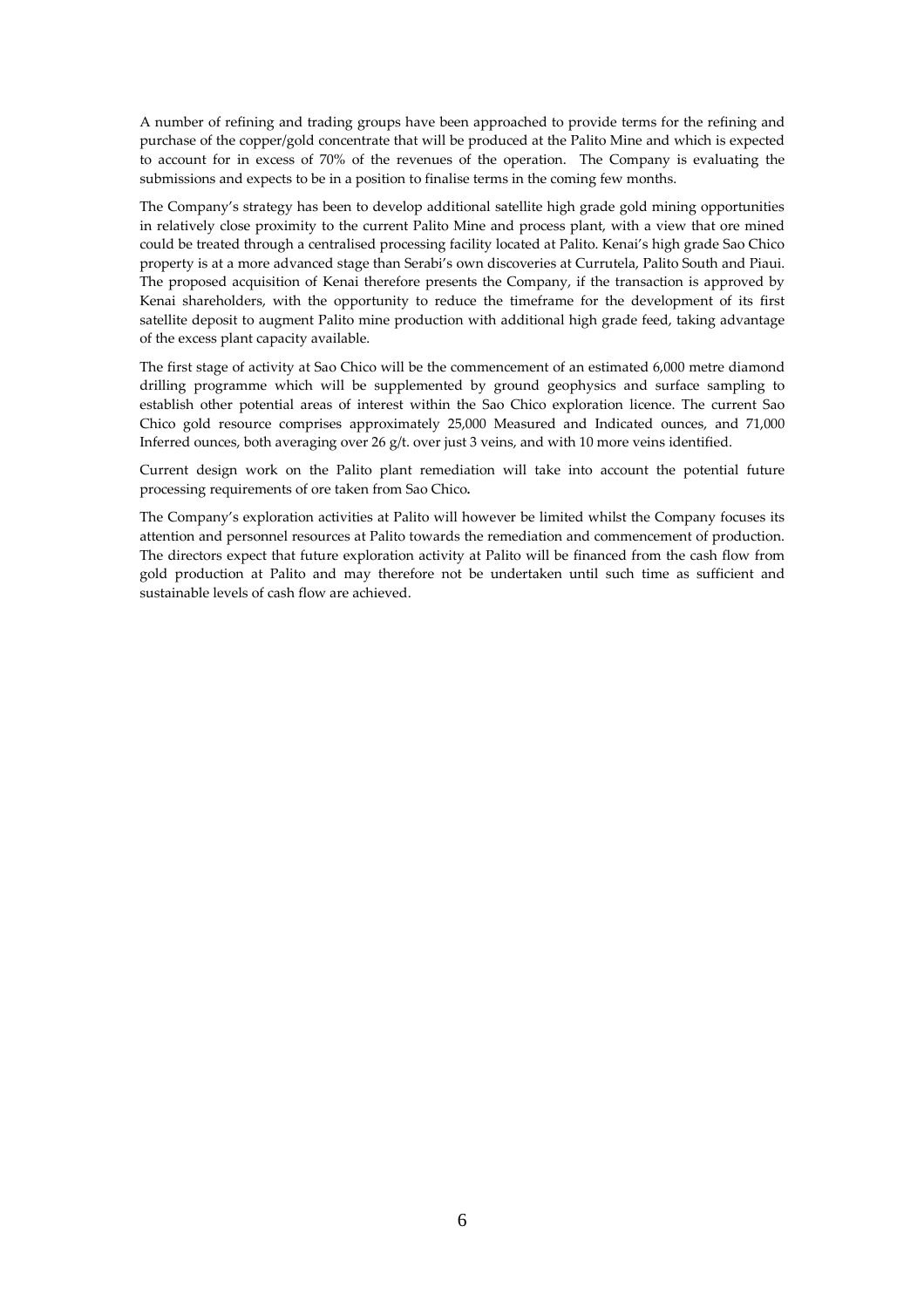#### **SELECTED FINANCIAL INFORMATION**

The data included herein is taken from the Company's annual audited financial statements and unaudited interim financial information. The audited financial statements are prepared in accordance with International Financial Reporting Standards ("IFRS") in force at the reporting date and their interpretations issued by the International Accounting Standards Board ("IASB") and adopted for use within the European Union and with IFRS and their interpretations adopted by the IASB. The consolidated financial statements have also been prepared in accordance with those parts of the Companies Act 2006 applicable to companies reporting under IFRS. Whilst the unaudited interim financial statements are compiled in accordance with IFRS, they do not contain sufficient financial information to comply with IFRS.

## **Results of Operations**

#### **Three month period ended 31 March 2013 compared to the three month period ended 31 March 2012**

The loss from operations decreased by US\$320,001 from US\$1,384,267 for the 3 months ended 31 March 2012 to US\$1,064,266 for the 3 month period ended 31 March 2013 a reduction of 23% primarily arising from a change in the manner in which costs associated with maintenance activities of the plant are treated for accounting purposes and reduced depreciation costs.

In the 3 months to 31 March 2012 all costs relating to the maintenance of the process plant were treated as an operating expense as they were incurred, this cost for that 3 month period being BrR\$207,954 (US\$117,694). Since the decision was taken by the Board, at the end of June 2012, to proceed with the development of the Palito Mine, the plant has been considered to be in a state of refurbishment and all costs related to the plant are being capitalised as part of the overall mine development costs and therefore there is no comparable expense reported in the income statement for the 3 month period to 31 March 2013.

Administration costs have shown an overall increase from US\$810,786 for the 3 month period ended 31 March 2012 to US\$908,753 for the 3 month period to 31 March 2013. The expense for the 3 months to 31 March 2012 included a charge in respect of labour claims amounting to US\$182,531 and there has no similar expense recorded for the period to 31 March 2013. The Company has made a provision in the 3 month period ended 31 March 2013 of \$300,000 in respect of bonus payments that it anticipates making to senior management personnel in respect of the preceding financial year's performance review period. Excluding these two items from the analysis, administration costs for the 3 months to 31 March 2103 show a small reduction of US\$19,000 in comparison with the 3 months to 31 March 2012.

The reduction in depreciation charges between the two periods reflects many of the Company's assets reaching the end of their original forecast lives for amortisation purposes and have therefore now been fully amortised. Depreciation charges for the 3 months to 31 March 2013 are US\$107,667 compared with US\$426,637 for the 3 month period to 31 March 2012

The Company recorded a foreign exchange loss of US\$255,218 in the 3 month period to 31 March 2013 which compares with a foreign exchange gain of US\$87,190 recorded for the 3 months ended 31 March 2012. The loss for the 3 months to 31 March 2013 primarily comprises losses on cash holdings denominated in GB Pounds Sterling and Euros. The Company holds funds in certain currencies in anticipation of future expenditures that are anticipated to be settled in those currencies. These currency holdings were acquired early in the quarter, which saw a period of strengthening of the US dollar against most major currencies resulting in these book exchange losses. Subsequent strengthening of Sterling following the end of the quarter will have reversed some of these recorded losses.

Net interest charges for the 3 month period to 31 March 2013 were US\$39,742 compared with US\$18,049 for the corresponding period 3 month period to 31 March 2012. An analysis of the composition of these charges is set out in the table below: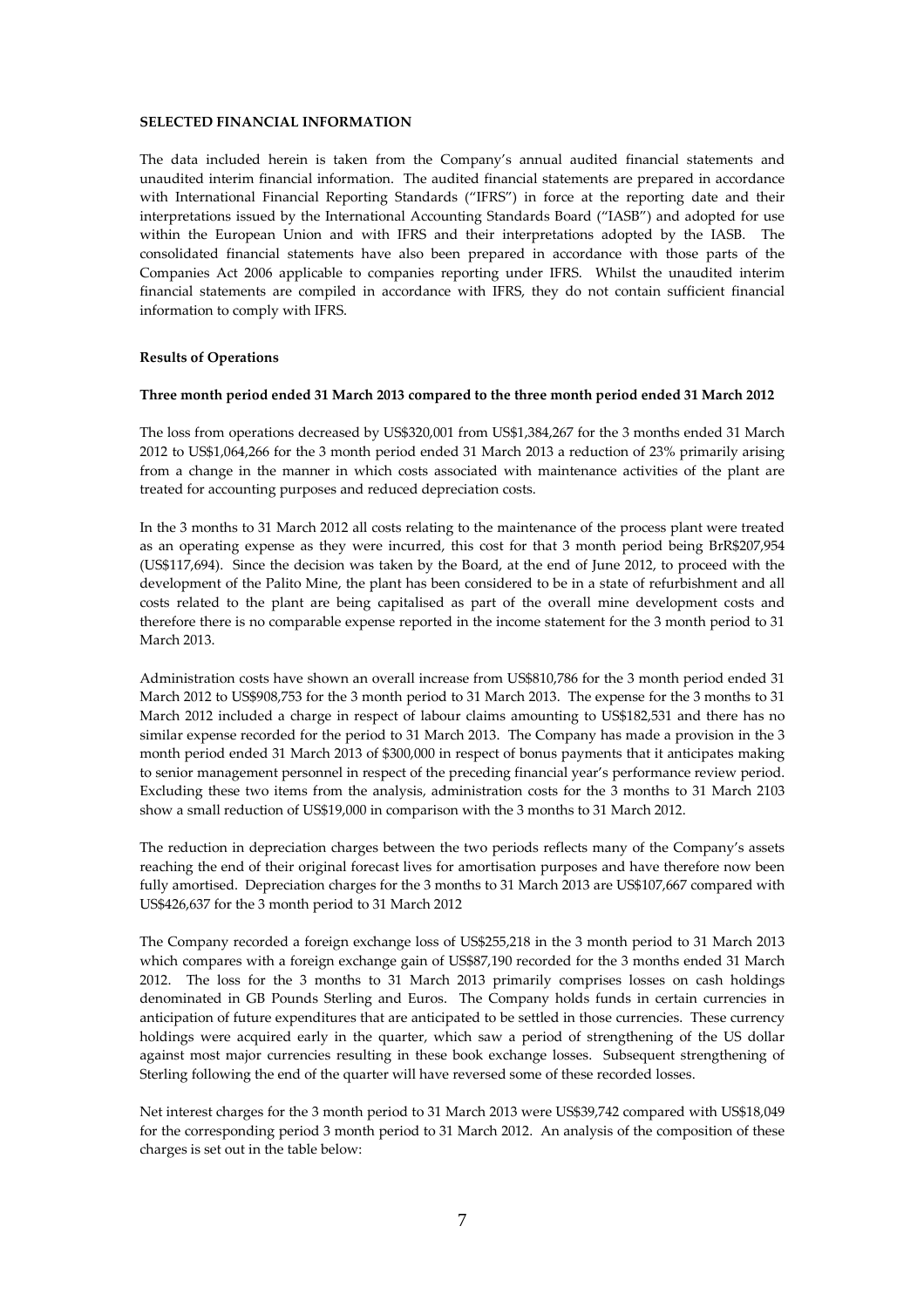|                                            | 2013    | 2012   |
|--------------------------------------------|---------|--------|
|                                            | US\$    | US\$   |
| Interest on short term loan                | 26,630  |        |
| Interest expense on convertible loan stock | 15,639  | 13,927 |
| Other interest and finance expenses        | 230     | 5,301  |
|                                            | 42,499  | 19,228 |
| Interest income                            | (2,757) | 1,179  |
|                                            | 39,742  | 18,049 |
|                                            |         |        |

Interest charges on the short term loan relate to a US\$6.0 million facility provided by Fratelli Investments Limited ("Fratelli") which was entered into on 1 October 2012. Under the loan agreement a facility fee of 3% was payable to Fratelli and interest accrued at the rate of 12% per annum. The facility was repaid in January 2013 from the proceeds of a UK£16.2 million placement of new ordinary shares that was completed on 17 January 2013.

Other interest and finance expenses are primarily related to the Brazilian operation and the reduction in the 3 months to 31 March 2013 compared with the 3 months to 31 March 2012 reflects reduced levels of settlements with long term creditors to which interest is being applied and also reduced levels of penalties from tax authorities for past adjustments of taxes due to be collected by the Company on behalf of both the Federal and State tax authorities.

| 31 March<br>31 December<br>30 September<br>2013<br>2012<br>2012<br>US\$<br>US\$<br>US\$<br>Revenues<br>(296, 017)<br>Operating expenses<br>Gross loss<br>(296, 017) | 30 June<br>2012<br>US\$<br>(64,250)<br>(64,250)<br>(573, 167) |
|---------------------------------------------------------------------------------------------------------------------------------------------------------------------|---------------------------------------------------------------|
|                                                                                                                                                                     |                                                               |
|                                                                                                                                                                     |                                                               |
|                                                                                                                                                                     |                                                               |
|                                                                                                                                                                     |                                                               |
|                                                                                                                                                                     |                                                               |
|                                                                                                                                                                     |                                                               |
| Administration expenses<br>(908, 753)<br>(679, 272)<br>(450, 047)                                                                                                   |                                                               |
| Provision for indirect taxes                                                                                                                                        |                                                               |
| (47, 846)<br>(33, 244)<br>Option costs<br>(33, 244)                                                                                                                 | (33, 244)                                                     |
| Write-off of past exploration                                                                                                                                       |                                                               |
| expenditures<br>(267, 703)                                                                                                                                          |                                                               |
| Gain on asset disposals<br>9,857                                                                                                                                    | 8,599                                                         |
| Depreciation of plant and                                                                                                                                           |                                                               |
| equipment<br>(107, 667)<br>(83, 110)<br>(223, 150)                                                                                                                  | (158, 204)                                                    |
| Operating loss<br>(1,064,266)<br>(1,349,489)<br>(706, 441)                                                                                                          | (820, 266)                                                    |
| Foreign exchange (losses)/gains<br>9,434<br>(255, 218)<br>(4,380)                                                                                                   | (19, 103)                                                     |
| Finance costs<br>(39, 742)<br>(498, 343)<br>(18, 541)                                                                                                               | (14,731)                                                      |
| Loss before taxation<br>(1,359,226)<br>(1,852,212)<br>(715, 548)                                                                                                    | (854, 100)                                                    |
| Loss per ordinary share (basic and                                                                                                                                  |                                                               |
| $(0.78)$ cents<br>diluted)<br>$(0.43)$ cents<br>$(2.03)$ cents<br>$(0.94)$ cents                                                                                    |                                                               |
| Development and deferred                                                                                                                                            |                                                               |
| exploration costs<br>17,696,480<br>17,360,805<br>18,249,489                                                                                                         | 17,405,081                                                    |
| Property, plant and equipment<br>29,187,365<br>26,848,991<br>25,514,742                                                                                             | 25,845,466                                                    |
| Total current assets<br>21,881,077<br>3,993,428<br>2,054,299                                                                                                        | 3,305,872                                                     |
| Total assets<br>68,764,922<br>48,203,224<br>45,818,530                                                                                                              | 46,556,419                                                    |
| <b>Total liabilities</b><br>4,857,524<br>8,942,223<br>4,358,930                                                                                                     | 4,219,578                                                     |
| Shareholders' equity<br>63,907,398<br>39,261,001<br>41,459,600<br>42,336,841                                                                                        |                                                               |

# **Summary of quarterly results**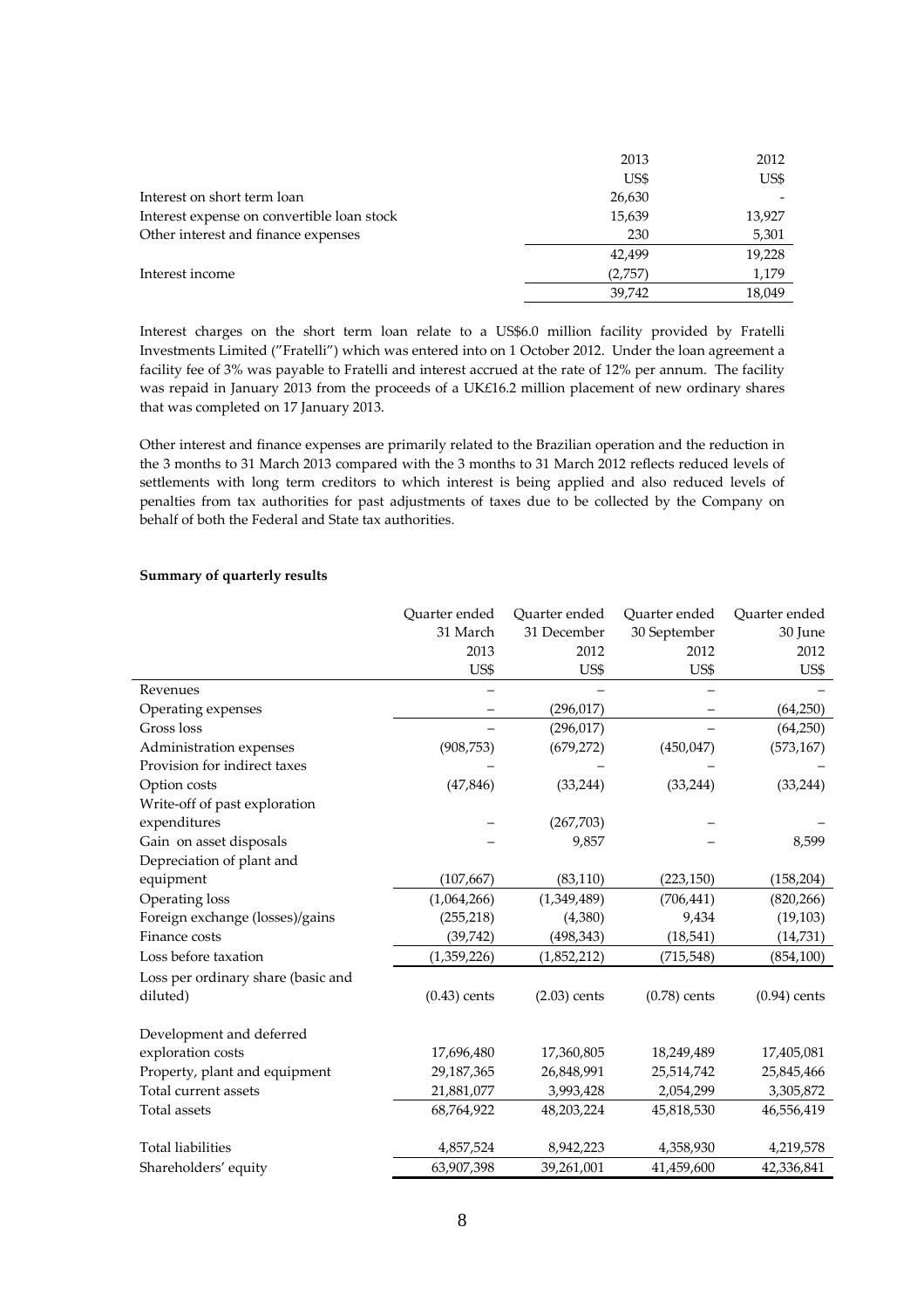|                                    | Quarter ended  | Quarter ended  | Quarter ended  | Quarter ended  |
|------------------------------------|----------------|----------------|----------------|----------------|
|                                    | 31 March       | 31 December    | 30 September   | 30 June        |
|                                    | 2012           | 2011           | 2011           | 2011           |
|                                    | US\$           | US\$           | US\$           | US\$           |
| Revenues                           |                | (99)           | 2,843          | 1,063          |
| Operating expenses                 | (117, 694)     | (103, 429)     | (152,001)      | (132, 260)     |
| Gross loss                         | (117, 694)     | (103, 528)     | (149, 158)     | (131, 197)     |
| Administration expenses            | (810, 786)     | (773, 512)     | (745,990)      | (701, 818)     |
| Settlement of supplier claim       |                |                |                |                |
| Provision for indirect taxes       |                | (129, 264)     |                |                |
| Option costs                       | (29, 150)      | (77, 151)      | (92, 399)      | (63,740)       |
| Write-off of past exploration      |                |                |                |                |
| expenditures                       |                |                |                |                |
| Gain / (loss) on asset disposals   |                | 38,803         | (5,204)        | 11,178         |
| Depreciation of plant and          |                |                |                |                |
| equipment                          | (426, 637)     | (509, 873)     | (580, 845)     | (593, 796)     |
| Operating loss                     | (1,384,267)    | (1,554,525)    | (1,573,596)    | (1, 479, 373)  |
| Foreign exchange gains/(losses)    | 87,190         | 95,975         | (168, 309)     | (44,988)       |
| Finance (costs)/income             | (18,049)       | (432, 312)     | 2,221          | (38, 274)      |
| Loss before taxation               | (1,315,126)    | (1,890,862)    | (1,739,684)    | (1,562,635)    |
| Loss per ordinary share (basic and |                |                |                |                |
| diluted)                           | $(1.56)$ cents | $(2.96)$ cents | $(2.72)$ cents | $(2.44)$ cents |
|                                    |                |                |                |                |
| Development and deferred           |                |                |                |                |
| exploration costs                  | 17,998,296     | 16,648,884     | 15,122,184     | 14,785,541     |
| Property, plant and equipment      | 28,690,108     | 28,266,092     | 29,132,327     | 34,843,749     |
| Total current assets               | 5,291,258      | 3,309,822      | 6,376,759      | 10,897,744     |
| Total assets                       | 51,979,662     | 48,224,798     | 50,631,270     | 60,527,034     |
|                                    |                |                |                |                |
| <b>Total liabilities</b>           | 4,537,035      | 4,940,318      | 5,302,581      | 6,076,157      |
| Shareholders' equity               | 47,442,627     | 43,284,480     | 45,328,689     | 54,450,877     |

# **Liquidity and Capital Resources**

The Company had a working capital position of US\$19,177,385, at 31 March 2013 compared to US\$(2,760,102) at 31 December 2012. The working capital position at 31 December 2012 was inclusive of a US\$4.5 million short term loan received from a major shareholder which was repaid in January 2013, following the successful completion of a share placement on 17 January 2013 raising gross proceeds of UK£16.2 million This share placement and the repayment of the loan comprise the principle reasons for the significant improvement in the working capital position of the Company which has resulted in an increase in cash resources available to the company of US\$17.64 million compared with 31 December 2012*.* 

The levels of inventories have increased by US\$73,000 compared with 31 December 2012, reflecting the increasing levels of activity and comprise consumables for the development mining activities that are now underway. Equally the level of creditors has increased by approximately US\$294,000 as orders for equipment and consumables are placed.

The Company does not have any asset backed commercial paper investments. As the Company has no revenue and has in recent years primarily supported its activities by the issue of further equity, the working capital position at any time reflects the timing of the most recent share placement completed by the Company.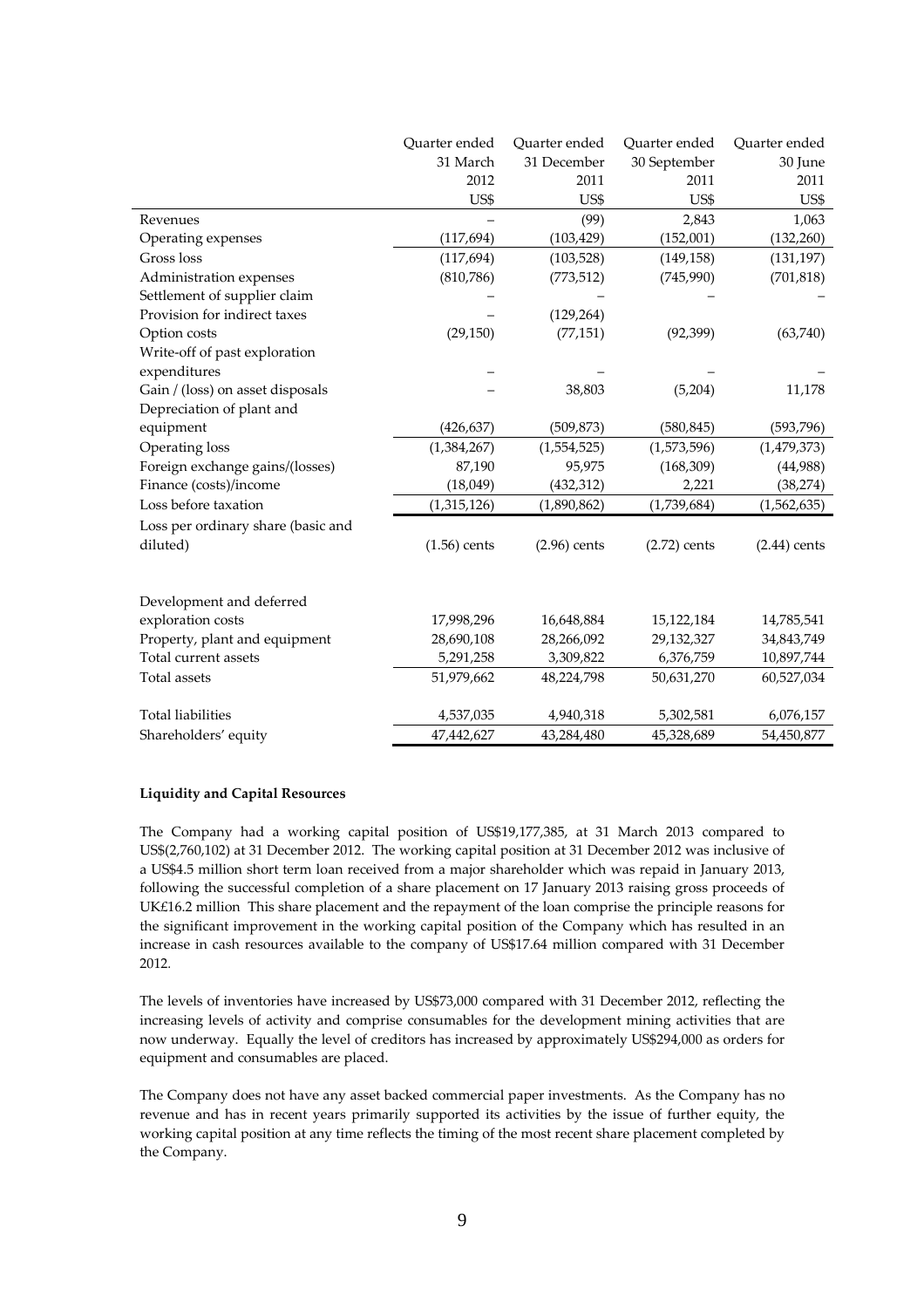During the three month period ended 31 March 2013, the Company issued 270,000,000 Ordinary Shares for gross cash proceeds of UK£16.2 million. The placement had been underwritten by one of the Company's major shareholders who received an underwriting fee of 8,135,035 Warrants in respect of the placement. Each Warrant entitles the holder to subscribe for one Ordinary Share at a price of UK£0.10 at any time until 16 January 2015.

The Company has, during the three month period ended 31 March 2013, incurred costs of US\$111,000 for development and exploration expenditures on its mineral properties, US\$240,000 on asset purchases, US\$1,839,000 related to the rehabilitation and development of the Palito Mine and used cash of US\$1,127,000 to support its operating activities. Further details of the exploration and development activities conducted during the period are set out elsewhere in this MD&A.

On 31 March 2013, the Company's total assets amounted to US\$68,764,922 which compares to the US\$48,203,224 reported at 31 December 2012. The current asset component has increased by some US\$17,888,000 million reflecting the higher cash balances following the completion of the share placement with the non-current asset component increasing by US\$2,674,049 Whilst some US\$2.2 million has been expended on non-current assets the exchange rate movements between the Brazilian Real and the United States Dollar has resulted in exchange variations increasing the carrying value of exploration interests by US\$0.2 million and of mining property, plant and equipment by US\$0.37 million. Depreciation charges of US\$0.1 million during the 3 months ended 31 March 2013 account for the remaining change in value compared to 31 December 2012. Total assets are mostly comprised of property, plant and equipment, which as at 31 March 2013 totalled US\$29,187,365 (December 2012: US\$26,848,991), of which US\$3.7 million relates to recent project development expenditures at the Palito Mine and deferred exploration and development cost which as at 31 March 2013 totalled US\$17,696,480 (December 2012: US\$17,360,805), of which US\$16.6 million relates to capitalised exploration expenditures at, or in close proximity to, the Palito Mine. The Company's total assets also included cash holdings of US\$20,222,386 (December 2012: US\$2,582,046).

Receivables of US\$182,018 as at 31 March 2013 have increased compared to 31 December 2012 when the receivables balance was US\$85,509. The receivables as of 31 March 2013 includes a down payment of approximately US\$87,000 in respect of mining equipment that is due to be delivered to the project site during the second quarter of 2013. The remaining balance represents other deposits paid by the Company. Prepayments as of 31 March 2013 were US\$681,188 compared with US\$603,005 as at 31 December 2012, an increase of US\$78,000. The prepayments primarily represent prepaid taxes in Brazil amounting to US\$536,000, of which the majority is federal and state sales taxes which the Company expects to recover either through off-set against other federal tax liabilities or through recovery directly.

The Company's total liabilities at 31 March 2013 were US\$4,857,524 (December 2012: US\$8,942,223). The total liabilities at 31 December 2012 included the short term loan payable to Fratelli Investments Limited which, including interest, amounted to US\$4,580,745 as well as accounts payable to suppliers and other accrued liabilities of US\$2,384,724. At 31 March 2013 accounts payable to suppliers and other accrued liabilities totalled \$2,834,933. This increase reflects a provision of \$300,000 for 2012 bonus entitlements for senior management as well as a general increase reflecting the higher levels of activity. The total liabilities include US\$386,729 including accrued interest (December 2012: US\$364,656) attributable to the £300,000 loan from a related party, which has a repayment date of 31 October 2014 subject to the right of the holder at any time, on one or more occasions, on or before the repayment date, to convert any of the outstanding amounts owed by the Company to Ordinary Shares at a price of 15 pence per Ordinary Share. It also includes the amount of US\$1,635,873 (December 2012: US\$1,612,098) in respect of provisions including US\$1,241,434 (December 2012: US\$1,223,392) for the cost of remediation of the current Palito Mine site at the conclusion of operational activity.

During the early part of 2012 the Company commissioned a Preliminary Economic Assessment ("PEA") of the viability of re-commencing mining operations at the Palito Mine. The report which was completed and published in June 2012 was positive and the Company entered into a conditional subscription agreement with Fratelli Investments Limited ("Fratelli") on 2 October 2012 to subscribe for and underwrite a placement of new shares to finance the development and start-up of production at the Palito gold mine. In addition, Fratelli agreed to provide an interim secured loan facility of US\$6.0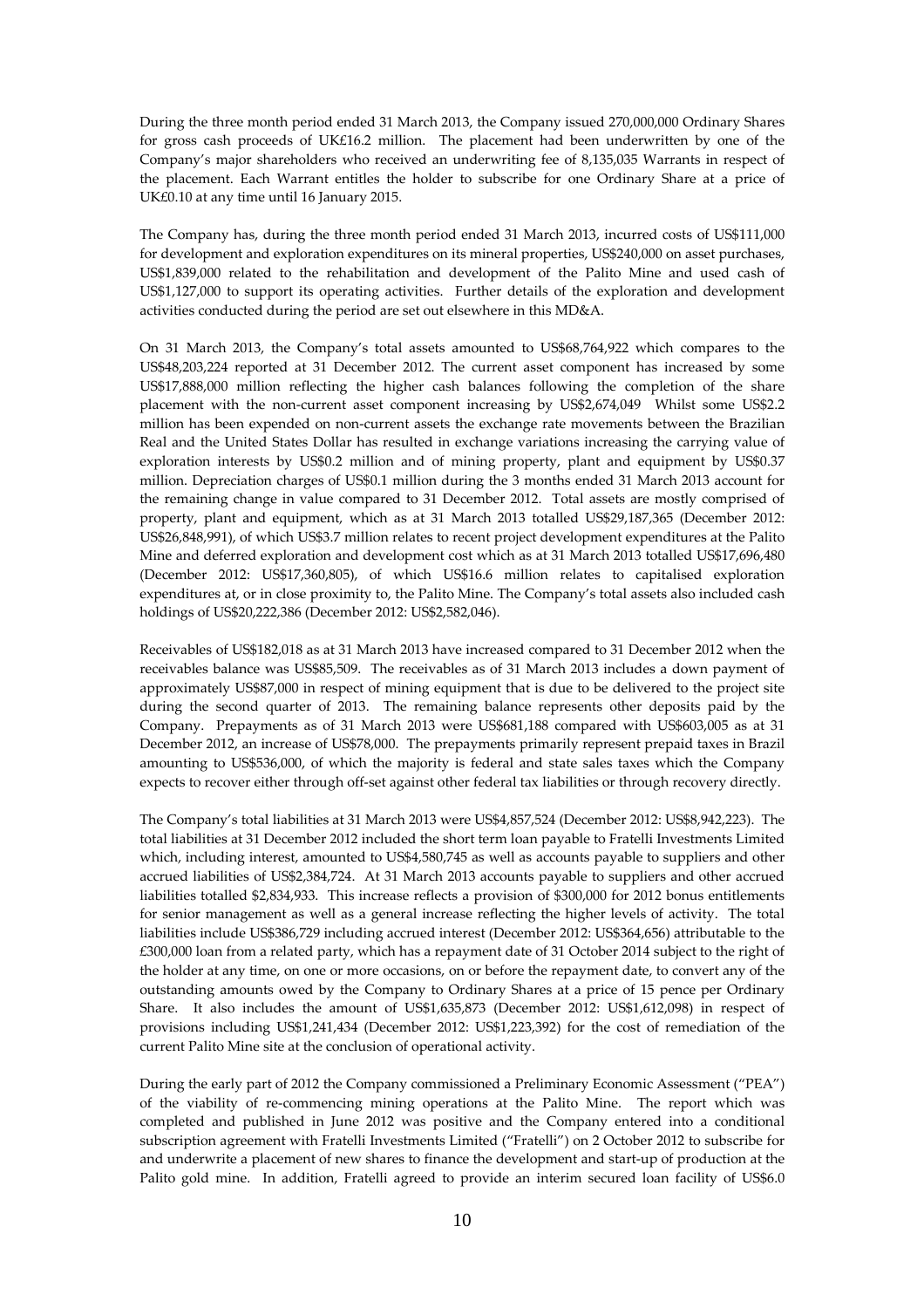million to provide additional working capital to the Company and to enable it to commence the initial works at Palito. The placing of 270 million new Ordinary Shares with Fratelli and other subscribers was completed on 17 January 2013, raising gross proceeds of UK£16.2 million. The Company has repaid out of the proceeds the amount of the loan facility that had been drawn down, which at that time was US\$4.5 million plus accrued interest. Management considers that the Company has adequate access to capital to be able to complete the necessary mine development and process plant and infrastructure rehabilitation works that are required in order to be able to commence gold production before the end of 2013. From the time that production operations commence at planned rates management anticipates that the Company will have sufficient cash flow to be able to meet all its obligations as and when they fall due and to, at least in part, finance the exploration and development activities that it would like to undertake on its other exploration projects.

There are, however, risks associated with the commencement of any new mining and processing operation whereby unforeseen technical and logistical events result in additional time being required for commissioning or additional costs needing to be incurred, giving rise to the possibility that additional working capital may be required to fund these delays or additional capital requirements. Should additional working capital be required the Directors consider that further sources of finance could be secured within the required timescale.

#### **Contractual commitments**

The Company has operating leases in respect of office premises in London, England and Belo Horizonte, Brazil.

The Company holds certain exploration prospects which require it to make certain payments under rental or purchase arrangements allowing the Company to retain the right to access and undertake exploration on these properties. Failure to meet these obligations could result in forfeiture of any affected prospects. Management estimates that the cost over the next twelve months of fulfilling the current contracted commitments on all the properties in which the Group has an interest will be US\$154,122.

On 9 November 2009 (as further detailed in note 16 of the Company's 2012 annual financial statements) the Company entered into a Convertible Loan Stock agreement with Greenwood Investments Limited ("Greenwood") whereby Greenwood made available to the Company a loan of UK£300,000 repayable on 31 October 2014. Greenwood has the right at any time, on one or more occasions, on or before the repayment date to convert any of the outstanding amounts owed by the Company to Ordinary Shares at a price of 15 pence per share. The loan was drawn down on 14 December 2009 and interest will accrue at the rate of 1 per cent. per annum and is compounded. In January 2012 Greenwood assigned its interest in the Convertible Loan Stock to Anker Holding AG. Anker Holding AG is beneficially owned by the spouse of Mr. Christopher Kingsman, a non-executive director of the Company. Mr Kingsman is a director of Anker Holding AG.

|                               |         |           | Payments due by period |           |         |
|-------------------------------|---------|-----------|------------------------|-----------|---------|
| Contractual obligations       | Total   | Less than | 1-3 years              | 4-5 years | After 5 |
|                               |         | 1 year    |                        |           | years   |
|                               |         | \$        |                        | \$        | \$      |
| Long term debt                | 386.729 |           | 386,729                |           |         |
| Capital lease obligations     |         |           |                        |           |         |
| Operating leases              | 206,650 | 123,318   | 83.332                 |           |         |
| Purchase obligations          |         |           |                        |           |         |
| Other long term obligations   |         |           |                        |           |         |
| Total contractual obligations | 593,379 | 123,318   | 470,061                |           |         |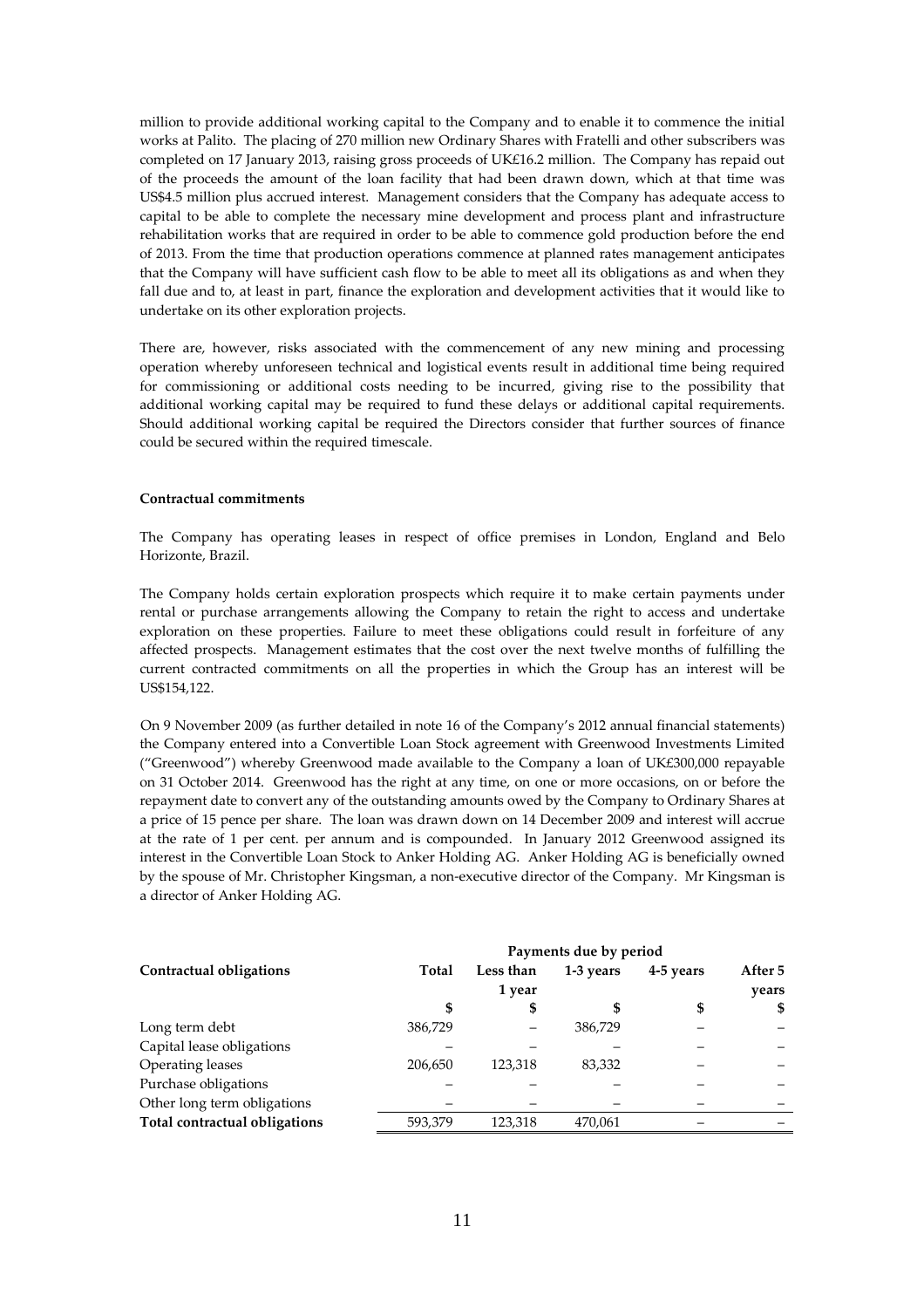# **Transactions with related parties of the Company**

On 1 October 2012, the Company entered into a secured loan agreement for a total facility of US\$6.0 million ("the Loan Agreement") with Fratelli Investments Limited ("Fratelli") and at the same time entered into conditional subscription agreement with Fratelli for the placement of up to 270 million new Ordinary Shares. At that time Fratelli held a 19.3% interest in the issued share capital of the Company. Under the Loan Agreement Fratelli agreed to provide up to US\$6.0 million to be drawn down in four instalments commencing 1 October 2012 to provide working capital to the Company and the Group and to allow initial development work to commence on the start-up of gold production at the Palito Mine. The loan was to be repaid within 6 months of the first drawdown and carried interest at a rate of 12% per annum and an arrangement fee of 3% of the facility amount. The loan was secured against the entire share capital of Serabi Mining Limited a subsidiary of Serabi Gold plc and the 99.99% shareholder of Serabi Mineraçăo SA, which is the licence holder for the Palito Mine. In addition the Company also made a charge in favour of Fratelli over all current and future sums owed by Serabi Mineraçăo SA to Serabi Gold plc. Following completion of the share placing on 17 January 2012, all amounts borrowed by the Company under the loan facility plus accrued interest were repaid to Fratelli and all security released.

As a result of the subscription by Fratelli, Fratelli has a direct interest of 51.1% in the share capital of the Company and has become a controlling party.

#### **Financial and other instruments**

The Company's financial assets at 31 March 2013 which comprise trade and other receivables and cash, are classified as loans and receivables. All of the Company's financial liabilities which comprise trade and other payables, accruals and interest bearing liabilities, are classified as liabilities measured at amortised cost.

The Company has not entered into any derivative transactions and it is not currently the Company's policy to undertake trading in financial instruments.

The main financial risks arising from the Company's activities remain unchanged from the previous financial year namely commodity prices, currency, liquidity, credit and interest rates. The Board reviews and agrees policies for managing each of these risks and these are summarised below:

#### **Commodity price risk**

By the nature of its activities and whilst the Company is not currently producing revenue and does not expect to generate any significant revenue during 2013, the Company is potentially exposed to fluctuations in commodity prices and in particular the price of gold and copper as these could affect its ability to raise further finance in the future, its future revenue levels and the viability of its projects. It is not currently the Company's intention to enter into any arrangements to protect itself from changes in the prices of these commodities. The Company does however closely monitor the prices of these commodities and will consider the use of hedging contracts, where appropriate, in the future.

At the end of the three month period ended 31 March 2013 and at the end of the financial year ended 31 December 2012, the Company had no unsold or part-paid production and accordingly the results for the year and the equity position of the Company is not affected by any change in commodity prices subsequent to the end of the period.

#### **Interest rate risk**

The Company currently finances its operations through equity financing and has a convertible loan of £300,000 which bears interest at the rate of 1% per annum compounded and has a repayment date of October 2014.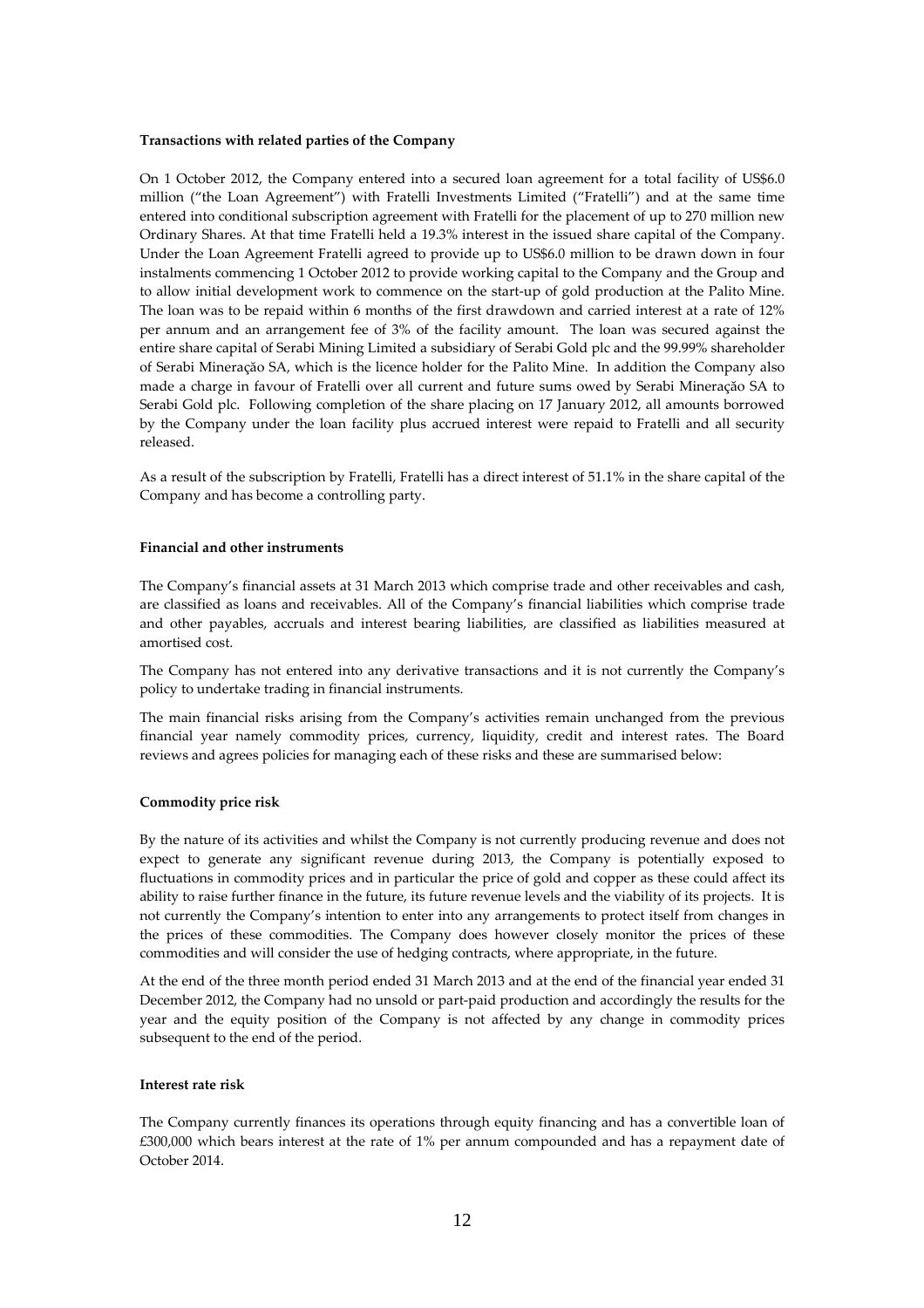As at 31 December 2012 the Company had outstanding US\$4.5 million plus accrued interest which formed part of a secured loan agreement with a total facility of US\$6 million with Fratelli Investments Limited ("Fratelli"). The loan was to be repaid within 6 months of the first drawdown and carried interest at a rate of 12% per annum and an arrangement fee of 3% of the facility amount. Following completion of the share placing on 17 January 2013, all amounts borrowed by the Company under the loan facility plus accrued interest were repaid to Fratelli.

There is not considered to be any material interest rate risk. The Company's policy is to retain surplus funds as short-term deposits, of up to 32 days duration, at prevailing market rates and to pay trade payables within their credit terms.

The fair value of all financial instruments is approximately equal to book value due to their short-term nature.

# **Liquidity risk**

To date the Company has relied primarily on shareholder funding and in prior years' short-term trade finance and fixed rate finance leases to finance its activities. The Company has also drawn down on a convertible loan stock instrument which is repayable in 2014. On 1 October 2012, the Company entered into a secured loan agreement for a total facility of US\$6.0 million ("the Loan Agreement") with Fratelli Investments Limited ("Fratelli") and at the same time entered into conditional subscription agreement with Fratelli for the placement of up to 270 million new Ordinary Shares. At that time Fratelli held a 19.3% interest in the issued share capital of the Company. The outstanding loan and accrued interest was repaid to Fratelli in January 2013. As at 31 December 2012 the Company did not otherwise have any borrowing or credit facilities. The Company's objectives when managing its capital are to maintain financial flexibility to achieve its development plans, safeguard its ability to continue to operate as a going concern through management of its costs whilst optimising its access to capital markets by endeavouring to deliver increases in value of the Company for the benefit of shareholders. In establishing its capital requirements the Company will try to take account of the risks inherent in its plans and proposed activities and prevailing market conditions. It is the intention of the Company to use the funds raised from the placement of new Ordinary Shares completed on 17 January 2013, to commence gold production from the Palito Mine. The cash flow generated is expected to be sufficient to allow the Company to meet its on-going obligations as and when they fall due and to provide working capital to develop other exploration projects that the Company controls. The Company would expect to use fixed rate finance arrangements for the purchase of certain items of capital equipment and will consider short term trade finance particularly in respect of its projected sales of copper/gold concentrate.

#### **Currency risk**

Although the Company is incorporated in the United Kingdom its financial statements and those of the group are presented in US Dollars, which is also considered to be the functional currency of the Parent Company.

Share issues have historically been priced solely in Sterling but an issue of Special Warrants undertaken in December 2010 and an issue of new Ordinary Shares and Warrants on 30 March 2011 were priced in Canadian Dollars. The Company expects that future issues of Ordinary Shares may be priced in Sterling or Canadian Dollars. Expenditure is primarily in Brazilian Real but the Group also incurs liabilities denominated in other currencies being primarily Sterling, Euros, US Dollars, and Australian Dollars.

The Company's main subsidiary operates in Brazil with its expenditure being principally in Brazilian Real and its financial statements are maintained in that currency. The Company's policy for dealing with exchange differences is outlined in the statement of Significant Accounting Policies in its 2012 Annual Report and Accounts under the heading "Foreign currencies".

The Company does not presently utilise swaps or forward contracts to manage its currency exposures, although such facilities are considered and may be used where appropriate in the future.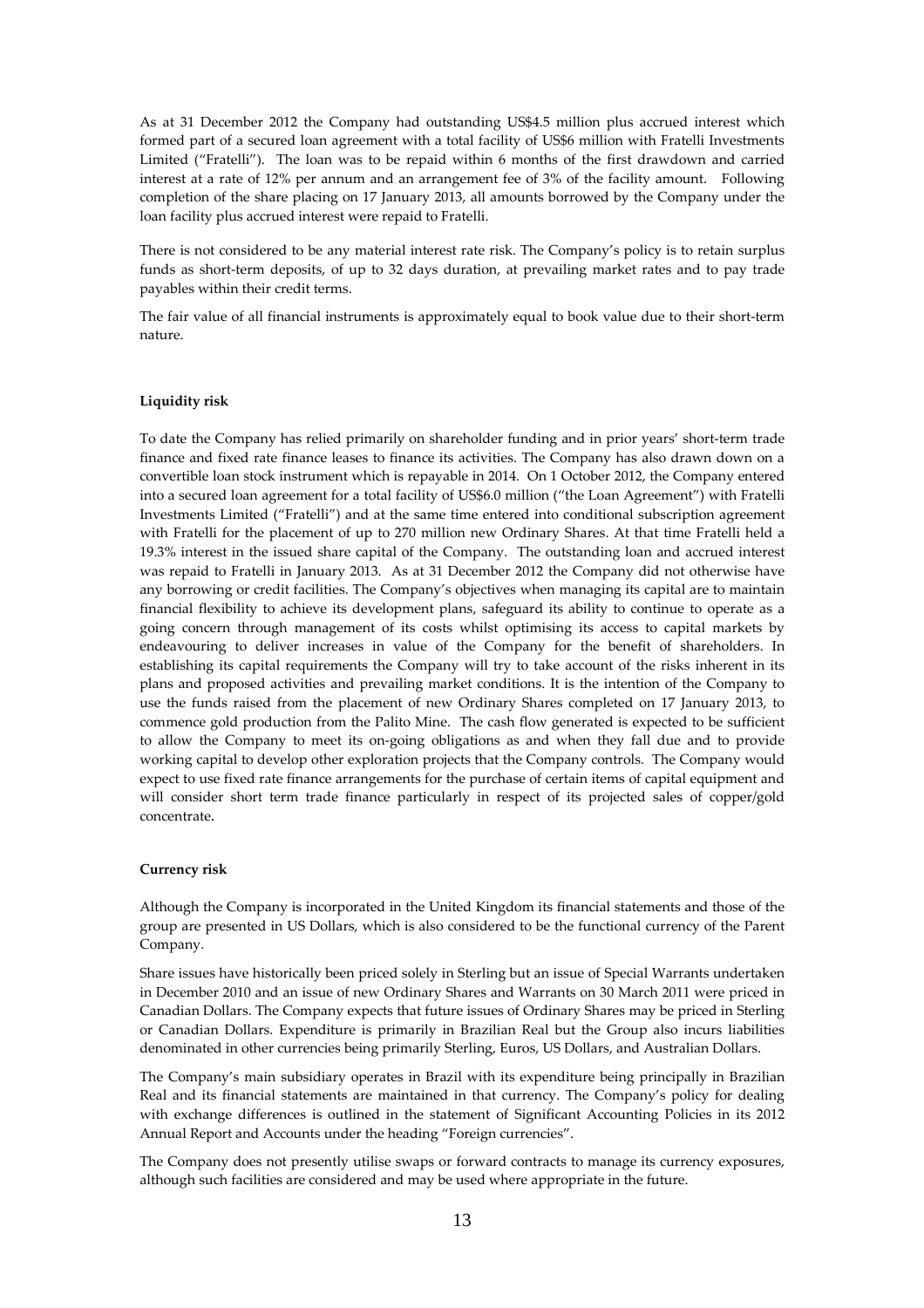The Company seeks to minimise its exposure to currency risk by closely monitoring exchange rates and holding surplus funds in currencies considered most appropriate to their expected future utilisation.

The Company considers book value to equal fair value.

The Company's cash holdings at the balance sheet date were held in the following currencies:

|                   | 31 March   | 31 December |
|-------------------|------------|-------------|
|                   | 2013       | 2012        |
|                   | US\$       | US\$        |
| US Dollar         | 15,202,344 | 2,198,081   |
| Canadian Dollar   | 43,017     | 27,090      |
| Sterling          | 4,155,701  | 306,127     |
| Euros             | 554,124    |             |
| Australian Dollar | 7,677      | 2,324       |
| Brazilian Real    | 259,523    | 48,424      |
| Total             | 20,222,386 | 2,582,046   |

The cash is held at floating rates prevailing at the balance sheet date.

#### **Credit risk**

The Company's exposure to credit risk is limited to its cash and cash equivalents and trade and other receivables amounting to US\$20,404,404 as at 31 March 2013 (31 December 2012: US\$2,667,555). It is the Company's policy to only deposit surplus cash with financial institutions that hold acceptable credit ratings and to provide credit in respect of receivables only with parties that themselves have good credit history or otherwise to hold some form of lien pending settlement.

## **Subsequent events**

On 6 May, the Boards of Directors of the Company and Kenai announced that they had entered into an acquisition agreement ("the Agreement), subject to the approval of shareholders of Kenai and other conditions precedent, whereby Serabi will acquire all the issued and outstanding common shares of Kenai ("Kenai Shares") by way of a Plan of Arrangement ("the Arrangement").

The acquisition of Kenai shares under the Arrangement will result in Kenai shareholders receiving 0.85 of one Serabi Share in exchange for each Kenai Share held (the "Exchange Ratio"). The Arrangement will provide for the issuance by Serabi of replacement warrants to holders of 17,288,500 outstanding Kenai warrants on similar terms as adjusted by the Exchange Ratio. The Arrangement also provides for the issuance of replacement options to holders of 2,980,000 outstanding Kenai options as adjusted by the Exchange Ratio with expiry on similar terms or 12 months from the date from which the holder is no longer involved with the Company. The completion of the Arrangement will be subject to usual terms and conditions, including the following:

- a) Approval of the Arrangement by special resolution of Kenai's shareholders requiring twothirds of the votes cast to be in favour of the resolution;
- b) Court approval of the Arrangement;
- c) Receipt of any required third party approvals and consents;
- d) Receipt of all required regulatory approvals, including acceptance by the TSX Venture Exchange; and
- e) Admission of the new Serabi Shares to trading on AIM.

Key provisions of the Agreement include a non-solicitation covenant on the part of Kenai, the right in favour of Serabi to match any superior proposal and the payment of a termination fee of \$500,000 to Serabi in certain circumstances including if Kenai accepts a superior proposal.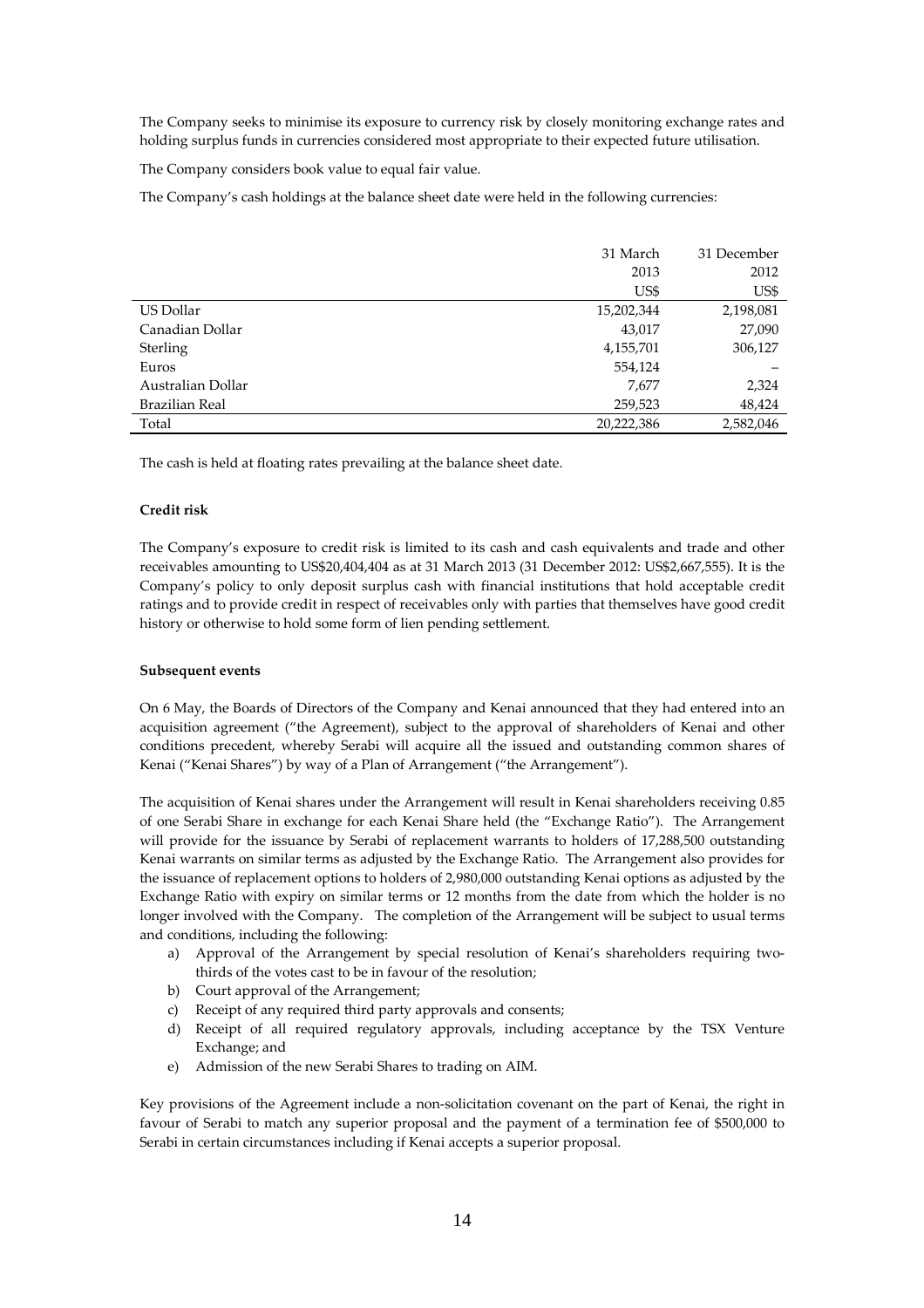In aggregate it is currently anticipated that 90,020,724 new Serabi Shares will be issued to Kenai shareholders to acquire the 105,906,734 Kenai Shares currently in issue. In the event that any of the existing warrants or options to acquire Kenai Shares is exercised prior to completion additional Serabi Shares will be required to be issued. In addition and pursuant to a Share Purchase Agreement between Kenai and Gold Anomaly Limited ("GAL") whereby Kenai acquired the Sao Chico project, Serabi will issue to GAL 5,100,000 new Serabi Shares in satisfaction of additional consideration commitments made by Kenai to GAL under this Share Purchase Agreement. The new shares being issued pursuant to the Transaction will, on issue, rank pari passu with the existing ordinary shares of Serabi in issue and application will be made for the new Serabi Share to be admitted to trading on AIM and listed on the TSX.

Concurrently with the execution of the Agreement, Serabi and Kenai have entered into a secured loan agreement pursuant to which Serabi will make available a facility of up to US\$2,750,000 (the "Principal") to Kenai. The loan will be used by Kenai to finance the commencement of an estimated 6,000 metre diamond drilling programme at the Sao Chico project and for general working capital purposes. The Principal shall be payable in full following the termination of the Acquisition Agreement by either party thereto in accordance with the provisions of the Agreement (the "Repayment Date"). Up to the Repayment Date, interest shall be calculated on the Principal outstanding at the rate of 12% per annum and upon and after the Repayment Date and until the Principal is repaid in full, interest shall be calculated on the Principal outstanding at the rate of 18% per annum. Unless the Agreement is terminated earlier the Repayment Date is 31 August 2013.

## **Changes in accounting policies**

The Company has not adopted any standards or interpretations in advance of the required implementation dates. There has been no significant measurement impact on the consolidated financial statements from new standards or interpretations effective in 2013.

It is not anticipated that the adoption in the future of the new or revised standards or interpretations that have been issued by the International Accounting Standards Board will have a material impact on the Company's earnings or shareholders' funds.

## **Off-balance sheet arrangements**

As of the date of this Management's Discussion and Analysis, the Company does not have any offbalance sheet arrangements that have, or are reasonably likely to have, a current or future effect on the results of operations or financial condition of the Company, including, and without limitation, such considerations as liquidity and capital resources.

## **Critical accounting estimates**

The preparation of financial statements requires management to make judgements and assumptions about the future in the use of accounting estimates. These will, by definition, seldom equal the related actual results and adjustments will consequently be necessary. Estimates are continually evaluated, based on experience and reasonable expectations of future events.

Accounting estimates are applied in determining the carrying values of significant assets and liabilities.

The estimates and underlying assumptions are reviewed on an on-going basis. Revisions to accounting estimates are recognised in the period in which the estimate is revised if the revision affects only that period, or in the period of the revision and future periods if the revision affects both current and future periods.

The following are the critical judgements, apart from those involving estimations (see below), that management has made in the process of applying the entity's accounting policies and that have the most significant effect on the amounts recognised in financial statements.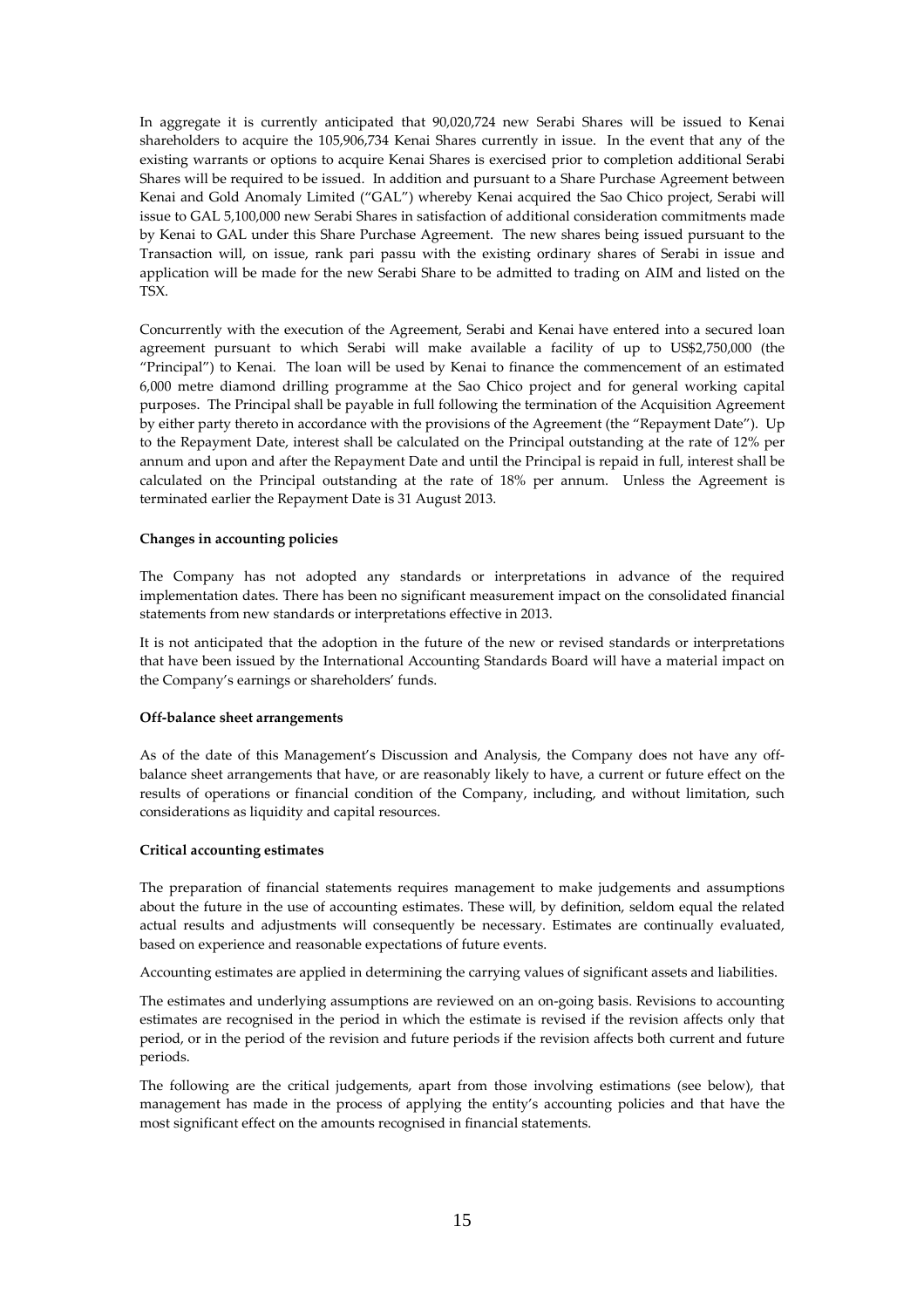## **Impairment of mining assets and property, plant and equipment**

Determining whether the value of mining and related assets is impaired requires an estimation of the value in use of the cash-generating units to which costs has been allocated. The value in use calculation requires the entity to estimate the future cash flows expected to arise from the cash-generating unit and a suitable discount rate in order to calculate present value.

The Group reviews the estimated useful lives of property, plant and equipment at the end of each annual reporting period.

Further disclosure is provided in note 18 of the financial statements for the year ended 31 December 2012, regarding the key assumptions made in arriving at the value in use.

#### **Provisions**

The Group reviews estimates of provisions for potential liabilities at the end of each reporting period where applicable taking into account the circumstances of the potential liability, the availability and confidence of information used to calculate the potential liability and where applicable past history regarding the actual liability incurred in similar situations.

## **Disclosure controls and procedures**

The Chief Executive Officer and Chief Financial Officer have designed disclosure controls and procedures, or have caused them to be designed under their supervision, in order to provide reasonable assurance that:

- material information relating to the Company is made known to the Chief Executive Officer and Chief Financial Officer by others, particularly during the period in which the interim and annual filings are being prepared; and
- information required to be disclosed by the Company in its annual filings, interim filings or other reports filed or submitted by it under securities legislation is recorded, processed, summarised and reported within the time periods specified in securities legislation.

As at 31 December 2012, an evaluation was carried out, under the supervision of the Chief Executive Officer and Chief Financial Officer, of the design and operating effectiveness of the Company's disclosure controls and procedures. Based on this evaluation, the Chief Executive Officer and Chief Financial Officer concluded that the Company's disclosure controls and procedures were effective as at 31 December 2012.

## **Internal controls over financial reporting**

The Chief Executive Officer and Chief Financial Officer have also designed internal controls over financial reporting, or have caused them to be designed under their supervision, in order to provide reasonable assurance regarding the reliability of financial reporting and the preparation of financial statements for external purposes in accordance with IFRS.

As at December 31, 2012, an evaluation was carried out, under the supervision of the Chief Executive Officer and Chief Financial Officer, of the design and operating effectiveness of the Company's internal controls over financial reporting. Based on this evaluation, the Chief Executive Officer and Chief Financial Officer concluded that the internal controls over financial reporting were effective as at December 31, 2012, using the criteria, having taken account of the size and nature of the Company, put forward by the Financial Reporting Council in their revised guidance for directors on internal controls for UK listed companies (issued 2005).

The Company's management, including the Chief Executive Officer and the Chief Financial Officer, does not expect that its disclosure controls and internal controls over financial reporting will prevent or detect all errors and fraud. A cost effective system of internal controls, no matter how well conceived or operated, can provide only reasonable, not absolute, assurance that the objectives of the internal controls over financial reporting are achieved.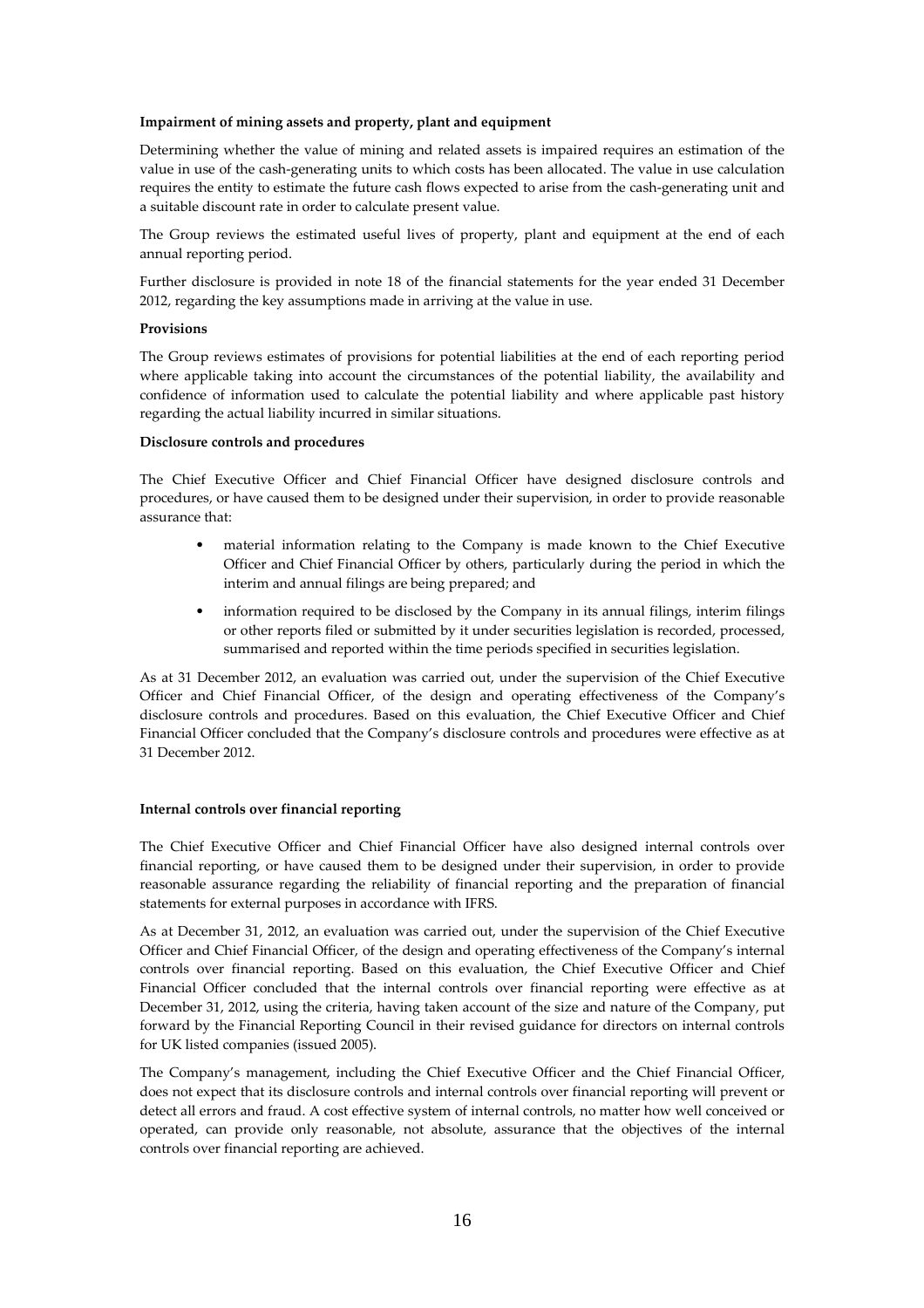## **Changes in internal controls over financial reporting**

There have been no changes in the Company's internal controls over financial reporting during the three month period ended 31 March 2013 that have materially affected, or are reasonably likely to materially affect, the Company's internal controls over financial reporting.

#### **Disclosure of outstanding share data**

The Company has an authorised capital of UK£50,000,000 comprised of 733,735,776 Ordinary Shares of 5 pence each and 140,139,065 Deferred Shares of 9.5 pence each.

The Company had the following Ordinary Shares, Deferred Shares, Stock Options and Warrants outstanding at 14 May 2013:

| Ordinary Shares                           | 361,268,529 |
|-------------------------------------------|-------------|
| <b>Stock Options</b>                      | 20,863,285  |
| Other Warrants                            | 12,840,033  |
| Fully diluted ordinary shares outstanding | 394.971.847 |

The above table does not include 2,100,123 Ordinary Shares being the maximum number of Ordinary Shares that the Company calculates it would be obliged to issue in satisfaction of the Convertible Loan, being the principal owed of UK£300,000 and the accumulated interest over the life of the Convertible Loan of UK£15,018.

Fratelli Investments Limited holds 184,695,647 Ordinary Shares in the Company and 10,405,868 warrants. In anticipation of the placing of new Ordinary shares which closed on 17 January 2013 and as a result of which Fratelli acquired 167,079,647 shares and 8,135,035 warrants, Fratelli has entered into a relationship and orderly marketing agreement on 10 December 2012. Under the terms of this agreement Fratelli has undertaken not to dispose of any of its shares in the Company (save in certain agreed circumstances) prior to 23 January 2014.

#### **Qualified persons statement**

*The technical information contained within this Management Discussion and Analysis has been reviewed and approved by Michael Hodgson, CEO of the Company. Mr Hodgson is an Economic Geologist by training with over 25 years' experience in the mining industry. He holds a BSc (Hons) Geology, University of London, a MSc Mining Geology, University of Leicester and is a Fellow of the Institute of Materials, Minerals and Mining and a Chartered Engineer of the Engineering Council of UK, recognising him as both a Qualified Person for the purposes of Canadian National Instrument 43-101 and by the AIM Guidance Note on Mining and Oil & Gas Companies dated June 2009.* 

#### **Cautionary statement on forward-looking information**

*This management's discussion and analysis contains "forward-looking information" (also referred to as "forwardlooking statements") which may include, but is not limited to, statements with respect to the future financial or operating performance of the Company and its projects, the future price of gold or other metal prices, the estimation of mineral resources, the realisation of mineral resource estimates, the timing and amount of estimated future production, costs of production, capital, operating and exploration expenditures, costs and timing of the development of new deposits, costs and timing of future exploration and/or exploitation, requirements for additional capital, government regulation of mining operations, environmental risks, reclamation expenses, title disputes or claims, limitations of insurance coverage and the timing and possible outcome of regulatory matters, and that reflects management's expectations regarding the Company's future growth, results of operations, performance and business prospects and opportunities. Often, but not necessarily always, the use of words such as "anticipate", "believe", "plan", "estimates", "expect", "intend", "budget", "scheduled", "forecasts" and similar expressions have been used to identify these forward-looking statements or variations (including negative variations) of such words and phrases, or statements that certain actions, events or results "may", "could",*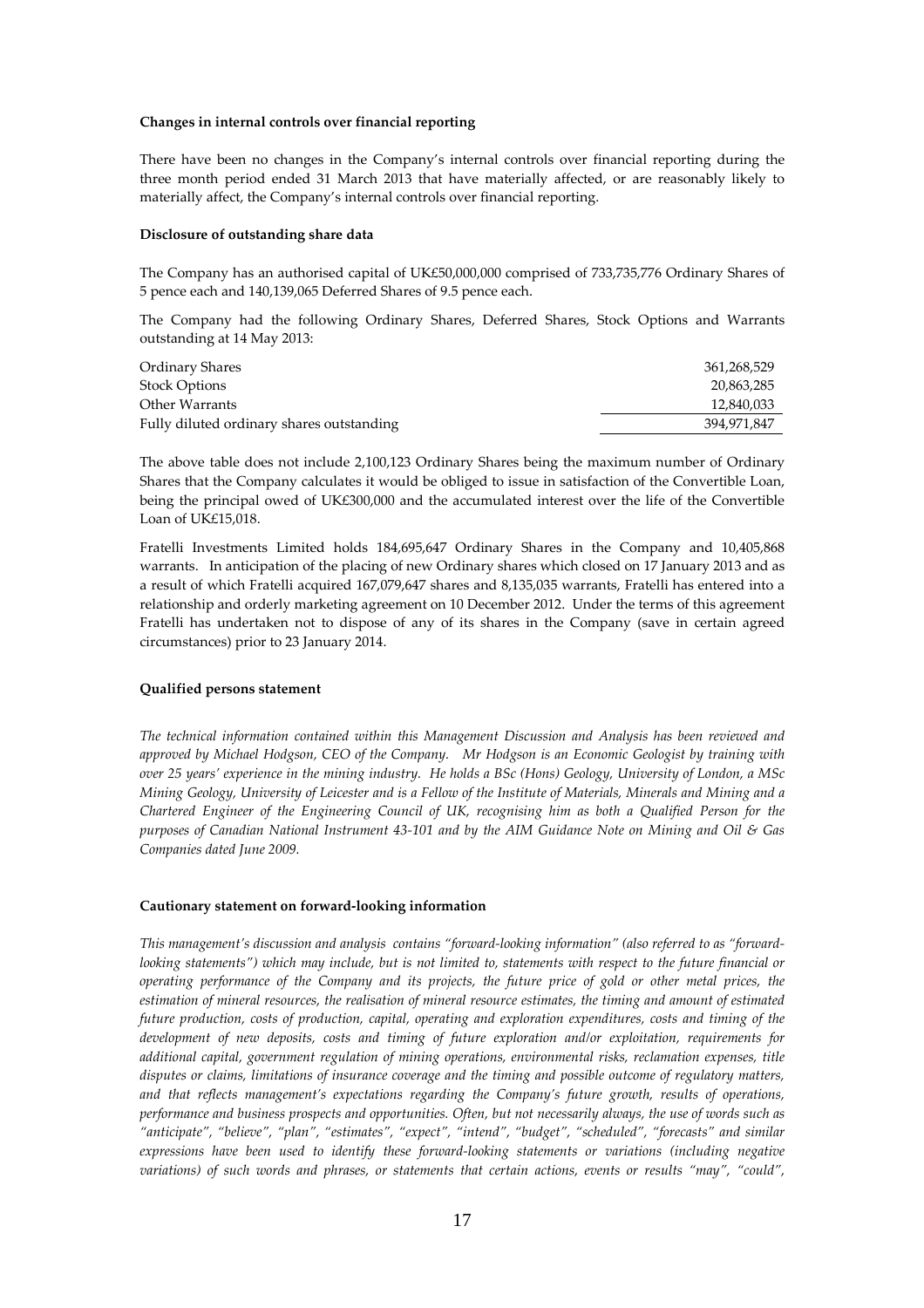*"would", "might" or "will" be taken, occur or be achieved. These statements reflect management's current beliefs and are based on information currently available to management. Except for statements of historical fact relating to the Company, information contained herein constitutes forward-looking statements, including any information as to the Company's strategy, plans or financial or operating performance. Forward-looking statements involve significant risks, uncertainties and assumptions and other factors that may cause the actual results, performance or achievements of the Company to be materially different from any future results, performance or achievements expressed or implied by the forward-looking statements. Important factors that could cause actual results to differ from these forward-looking statements include risks related to failure to define mineral resources, to convert estimated mineral resources to reserves, the grade and recovery of ore which is mined varying from estimates, future prices of gold and other commodities, capital and operating costs varying significantly from estimates, political risks arising from operating in Brazil, uncertainties relating to the availability and costs of financing needed in the future, changes in equity markets, inflation, changes in exchange rates, fluctuations in commodity prices, delays in the development of projects, conclusions of economic evaluations, changes in project parameters as plans continue to be refined, uninsured risks and other risks involved in the mineral exploration and development industry. A description of risk factors applicable to the Company can be found in the section "Risks and uncertainties" in this management's discussion and analysis. Although the forward-looking statements contained in this management's discussion and analysis are based upon what management believes to be reasonable assumptions, the Company cannot assure prospective purchasers that actual results will be consistent with these forward-looking statements. These forward-looking statements are made as of the date of this management's discussion and analysis, and the Company assumes no obligation to update or revise them to reflect new events or circumstances, except in accordance with applicable securities laws. There can be no assurance that forwardlooking statements will prove to be accurate, as actual results and future events could differ materially from those anticipated in such statements. Accordingly, readers should not place undue reliance on forward-looking statements.*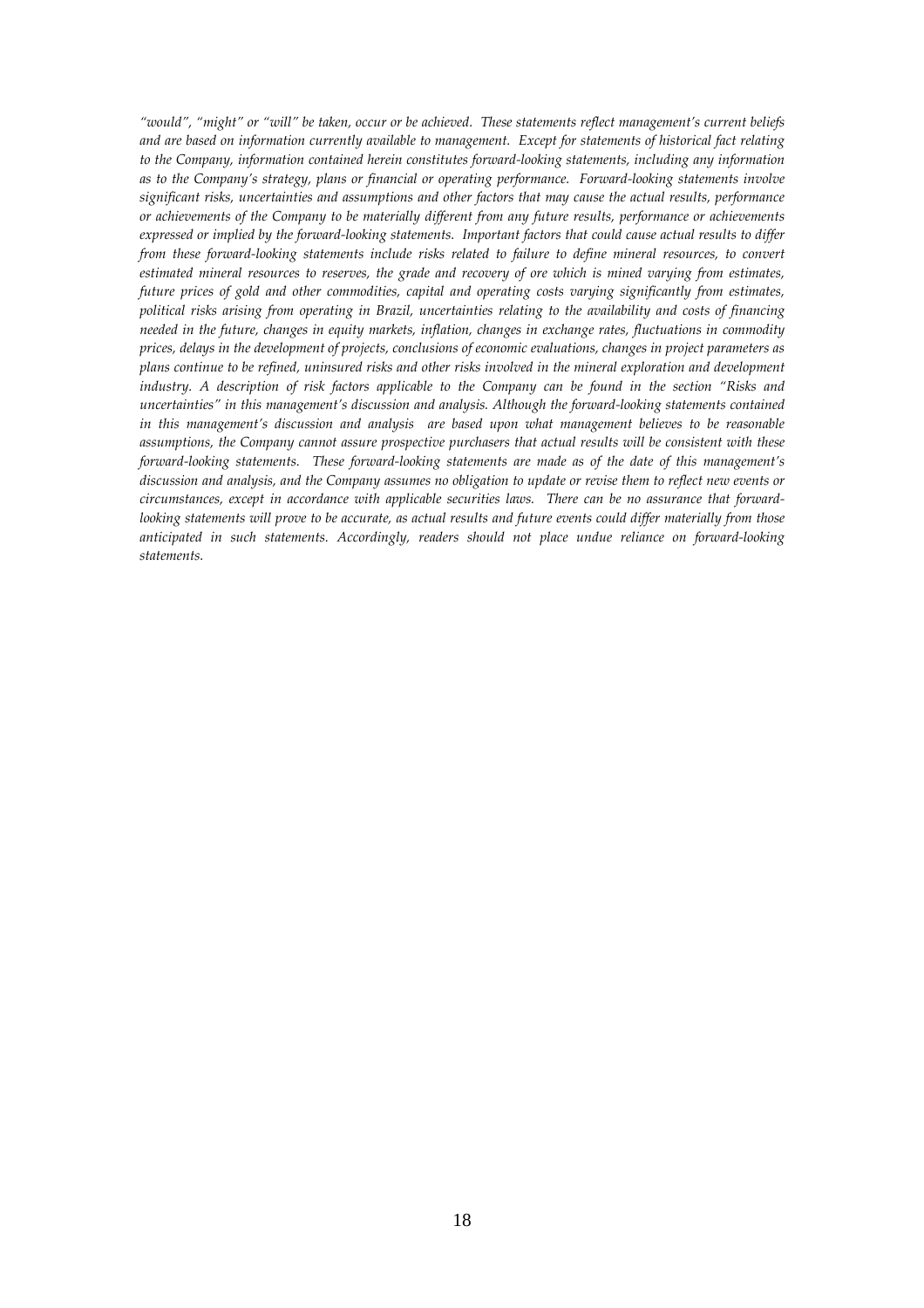#### **Risks and uncertainties**

**In addition to the other information set forth in this report, the reader should carefully consider the risk factors below which could materially affect the Company's business, financial condition and/or future results. These risks are not the only risks facing the Company. Additionally risks and uncertainties not currently known to the Company or that management currently deems to be immaterial, may also materially affect the Company's business, financial condition and/or future results.** 

# *Future exploration at the Company's projects or elsewhere may not result in increased mineral resources.*

Mineral exploration involves significant risks over a substantial period of time, which even a combination of careful evaluation, experience and knowledge may not eliminate. Even if the Company discovers a valuable deposit of minerals, it may be several years before production is possible and during that time it may become economically unfeasible to produce those minerals. There is no assurance that current or future exploration programs will result in any new economically viable mining operations or yield new resources to replace and expand current resources.

*There is no guarantee that the Company's applications for exploration licences will be granted on a timely basis or at all or that the existing exploration licences of the Company can be renewed or converted into mining licences. In addition, there can be no assurances that title to any of the Company's mineral properties will not be challenged or disputed.* 

There is no guarantee that any application for additional exploration licenses may be granted by the Departamento Nacional do Produçăo Mineral ("DNPM"). The DNPM may refuse any application. Persons may object to the granting of any exploration license and the DNPM may take those objections into consideration when making any decision on whether or not to grant a license.

The government of Brazil is seeking to introduce a new Mining Code during 2013. The implications of this proposed legislation in respect of existing exploration licences and also the process for conversion of these to mining licences are currently unclear but the proposed legislation could result in all current applications being cancelled and requiring applicants to make new applications under the terms of and in compliance with the new Mining Code.

If and when exploration licenses are granted, they will be subject to various standard conditions including, but not limited to, prescribed license conditions. Any failure to comply with the expenditure conditions or with any other conditions, on which the licenses are held, can result in license forfeiture. Generally, the licenses are granted for a term of three years and further renewal of an exploration license is at the discretion of the DNPM and on such conditions as the DNPM may in its discretion impose. Renewal conditions may include increased expenditures and work commitments or compulsory relinquishment of areas of the licenses comprising the Company's properties. The failure of the DNPM to renew the Company's exploration licences or the imposition of new conditions or the inability to meet those conditions may adversely affect the operations, financial position and/or performance of the Company.

Title to, and the area of, mineral concessions may be disputed. Although the Company believes it has taken reasonable measures to ensure proper title to its properties, there is no guarantee that title to any of its properties will not be challenged or impaired.

## *The Company has had negative cash-flow and is currently in the process of development of the Palito Gold Mine with a view to generating cash-flow during 2014*

For the financial year ended December 31, 2012 the Company had negative cash flow from operations and during the year ended 31 December 2013 will be using available cash resources for the development and rehabilitation of the Palito Mine and its associated gold processing plant and other supporting infrastructure. Once commercial gold production operation are underway management anticipates that the Company will have sufficient cash flow to be able to meet all its obligations as and when they fall due and to, at least in part, finance the exploration and development activities that it would like to undertake on its other exploration projects. There are, however, risks associated with the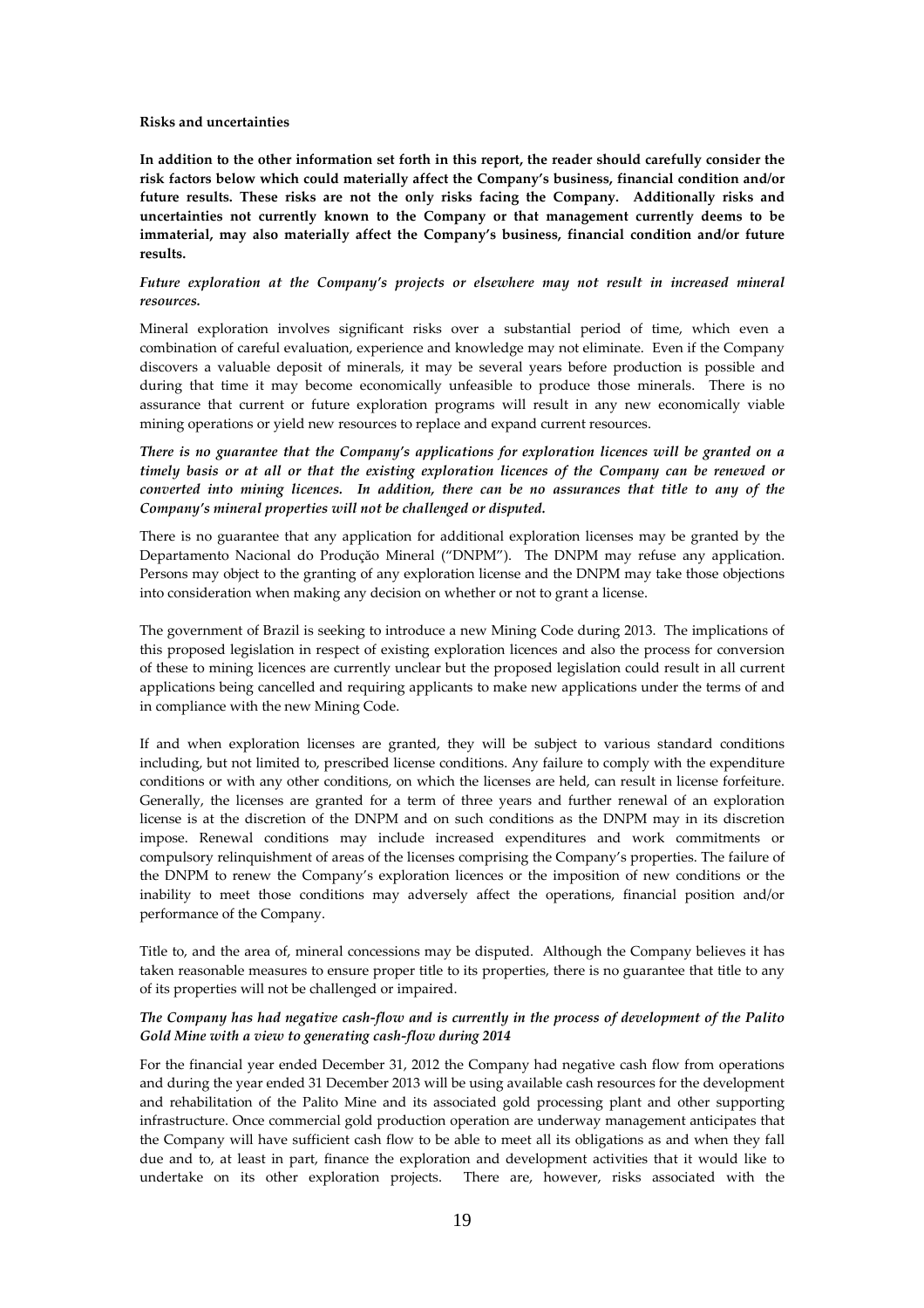commencement of any new mining and processing operation whereby unforeseen technical and logistical events result in additional time being required for commissioning or additional costs needing to be incurred, giving rise to the possibility that additional working capital may be required to fund these delays or additional capital requirements. Should additional working capital be required the Directors consider that further sources of finance could be secured within the required timescale but there can be no guarantee that such additional funds will be available. Failure to raise additional capital, if needed, could have a material adverse effect on the Company's business, financial condition and results of operations.

# *The exploration and development of the Company's properties, including continuing exploration and development projects, and the construction of mining facilities and commencement of mining operations, will require substantial additional funding*

Whilst the Company anticipates generating its own cash-flow from 2014 onwards from the Palito Mine and to use this cash flow to finance further exploration and development activities on the Company's other properties, any cash flow that the Company generates may not be sufficient to meet these future exploration and development activities. Failure to obtain sufficient financing will result in a delay or indefinite postponement of exploration, development or production on any of the Company's other properties or even a loss of a property interest. Additional financing may not be available when needed or, if available, the terms of such financing might not be favourable to the Company and might involve substantial dilution to existing shareholders. Failure to raise capital when needed could have a material adverse effect on the Company's business, financial condition and results of operations.

## *The Company faces numerous exploration, development and operating risks.*

The exploration for and development of mineral deposits involves significant risks which even a combination of careful evaluation, experience and knowledge may not eliminate. Whilst the discovery of an ore body may result in substantial rewards, few properties that are explored are ultimately developed into producing mines. Major expenses may be required to locate and establish mineral reserves, to develop metallurgical processes and to construct mining and processing facilities at a particular site. It is impossible to ensure that the exploration or development programs planned by the Company will result in a profitable commercial mining operation. Whether a mineral deposit will be commercially viable depends on a number of factors, some of which are: the particular attributes of the deposit, such as size, grade and proximity to infrastructure; metal prices that are highly cyclical; and government regulations, including regulations relating to prices, taxes, royalties, land tenure, land use, importing and exporting of minerals and environmental protection. The exact effect of these factors cannot be accurately predicted, but the combination of these factors may result in the Company not receiving an adequate return on invested capital.

There is no certainty that the expenditures made by the Company towards the search and evaluation of mineral deposits will result in discoveries of commercial quantities of ore.

*The Company is considered to be a development stage company and although it generated revenue from mining operations in the past those operations were discontinued. The Company is currently undertaking the redevelopment and rehabilitation of the Palito Gold Mine. Whilst the Company commissioned a Preliminary Economic Assessment which supported the viability of placing the Palito Gold Mine into production, there can be no assurance that the Company will be able to successfully recommence commercial production, generate any revenues or be able to operate profitably.* 

Whilst management will seek to take all practical precautions necessary and follow the plans and recommendations set out in the Preliminary Economic Assessment there can be no assurance that the Company will be profitable in the future. The Company's operating expenses and capital expenditures may vary from those projected in the Preliminary Economic Assessment and may also increase in subsequent years as needed consultants, personnel and equipment associated with advancing exploration, development and commercial production of its properties are added. The amounts and timing of expenditures will depend on the progress of ongoing development, the results of consultants' analysis and recommendations, the rate at which operating losses may be incurred, the execution of any joint venture agreements with strategic partners, the Company's acquisition of additional properties and other factors, some of which are beyond the Company's control.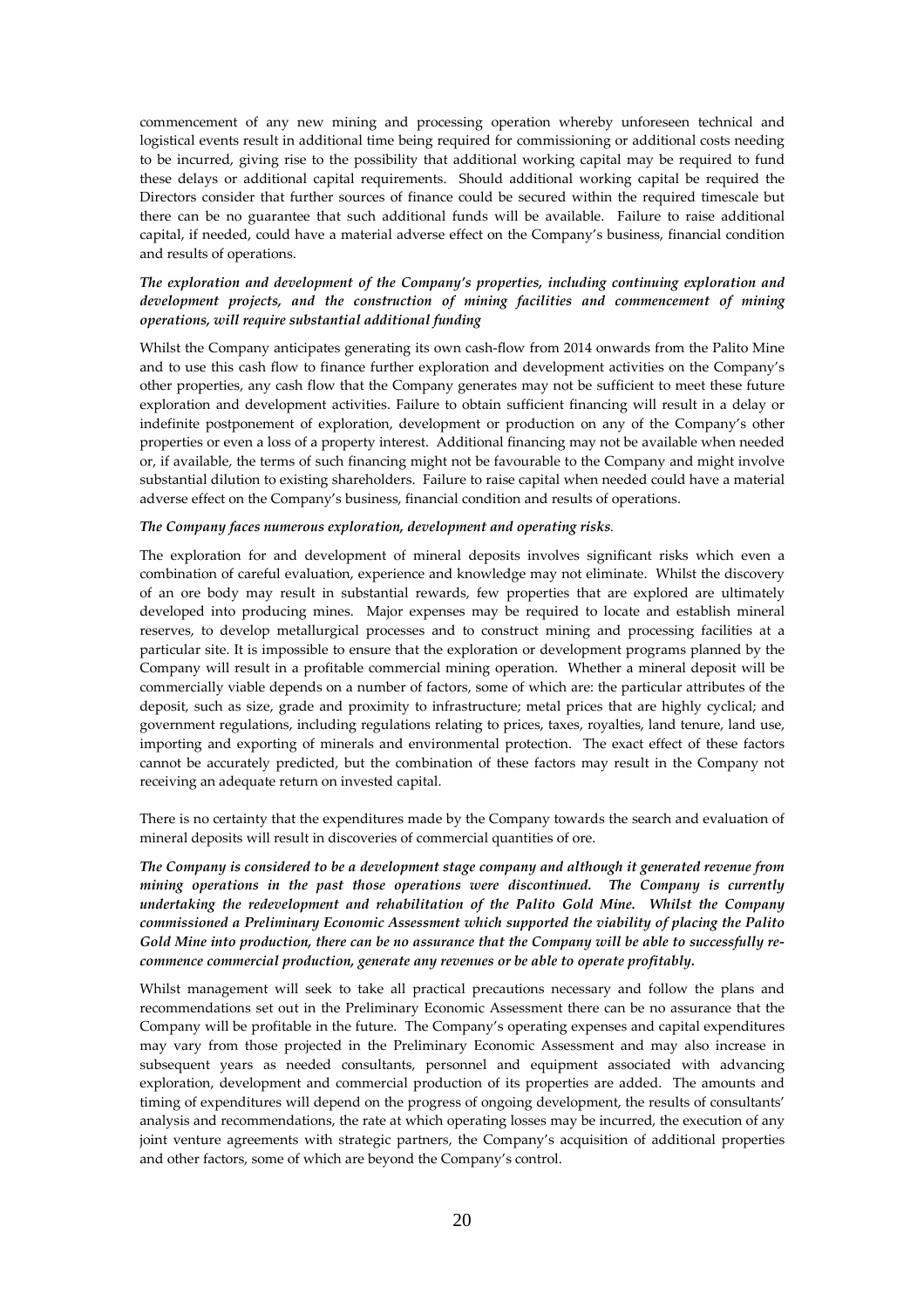A preliminary economic assessment is not required to be compiled to the same level of detail as a prefeasibility study or a feasibility study. In addition a preliminary economic assessment is permitted to incorporate the mining of inferred mineral resources in calculating the economic results of the project. Inferred mineral resources are considered too speculative geologically to have the economic considerations applied to them that would enable them to be categorized as mineral reserves and there is no certainty that the preliminary economic assessment will be realized. Mineral resources that are not mineral reserves do not have demonstrated economic viability.

## *If mineral resource estimates are not accurate, production may be less than estimated which would adversely affect the Company's financial condition and result of operations.*

Mineral resource estimates are imprecise and depend on geological analysis based partly on statistical inferences drawn from drilling, and assumptions about operating costs and metal prices, all of which may prove unreliable. The Company cannot be certain that the resource estimates are accurate and cannot guarantee that it will recover the indicated quantities of metals if commercial production is commenced. Future production could differ dramatically from such estimates for the following reasons: mineralisation or formations at the properties could be different from those predicted by drilling, sampling and similar examinations; declines in the market price of gold may render the mining of some or all of the resources uneconomic; and the grade of ore may vary significantly from time to time and the Company cannot give any assurances that any particular quantity of metal will be recovered from the resources.

The occurrence of any of these events may cause the Company to adjust the resource estimates or change its mining plans, which could negatively affect the Company's financial condition and results of operation.

## *The Company's exploration and development properties may not be successful and are highly speculative in nature.*

Exploration for gold is highly speculative in nature. The Company's exploration activities in Brazil involve many risks, and success in exploration is dependent upon a number of factors including, but not limited to, quality of management, quality and availability of geological expertise and the availability of exploration capital. The Company cannot give any assurance that its current or future exploration efforts will result in the discovery of a mineral reserve or new or additional mineral resources, the expansion of current resources or the conversion of mineral resources to mineral reserves.

As well, mineral deposits, even though discovered, may be insufficient in quantity and quality to return a profit from production. The marketability of minerals acquired or discovered by the Company may be affected by additional factors which are beyond the control of the Company and which cannot be accurately predicted, such as market fluctuations, the proximity and capacity of milling facilities, mineral markets, processing equipment and other factors, which may make a mineral deposit unprofitable to exploit.

Excluding the Palito Gold Mine, the Company's mineral properties are in the exploration stage and are without known bodies of mineral reserves. A mineral resource has been established at the Palito Gold Mine. Development of such properties will only follow upon obtaining satisfactory exploration results and the completion of feasibility or other economic studies.

# *The risks and hazards associated with mining and processing may increase costs and reduce profitability in the future.*

Mining and processing operations involve many risks and hazards, including among others: environmental hazards; mining and industrial accidents; metallurgical and other processing problems; unusual and unexpected rock formations; flooding and periodic interruptions due to inclement or hazardous weather conditions or other acts of nature; mechanical equipment and facility performance problems; and unavailability of materials, equipment and personnel. These risks may result in: damage to, or destruction of, the Company's properties or production facilities; personal injury or death; environmental damage; delays in mining; increased production costs; asset write downs; monetary losses; and legal liability.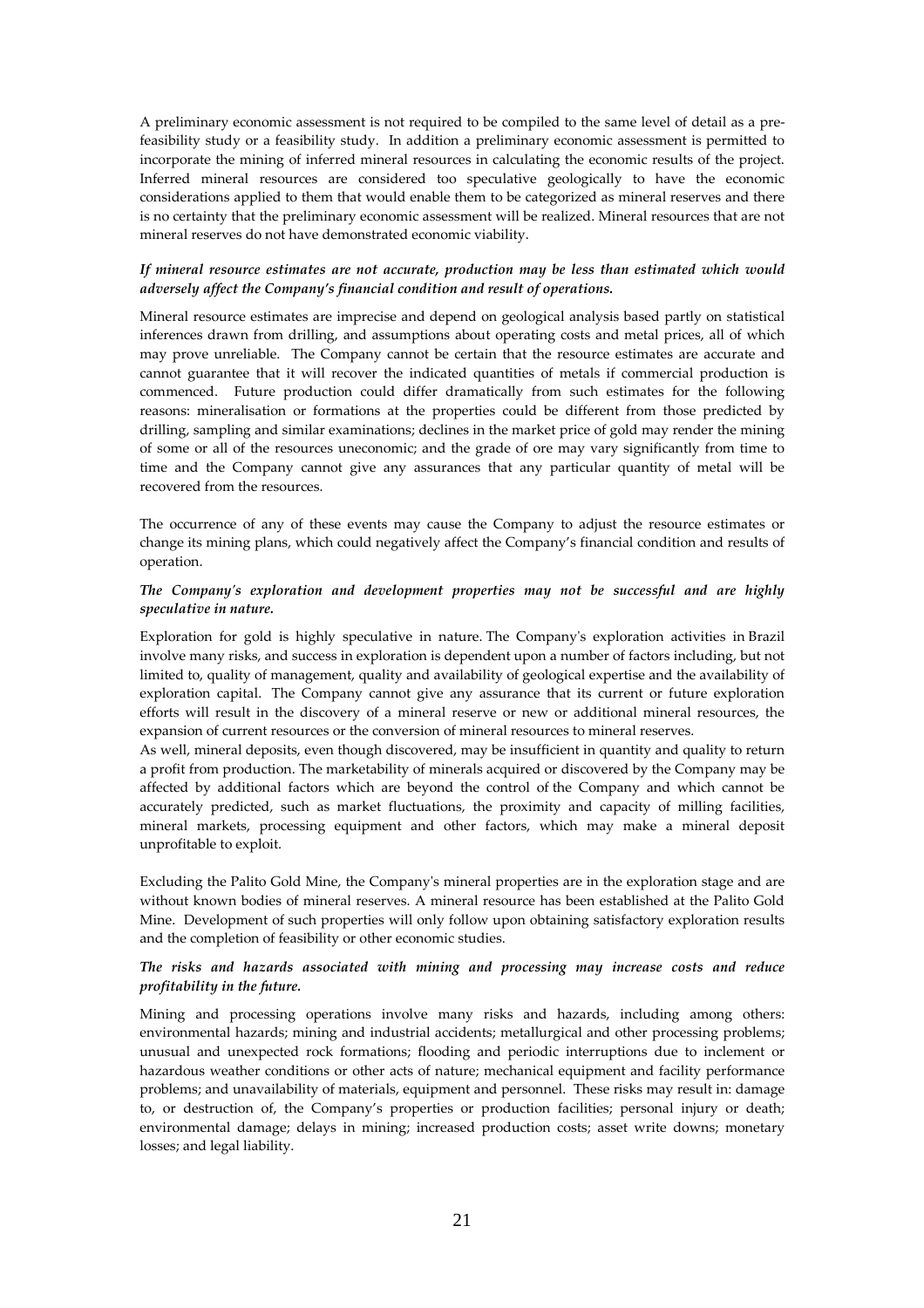The Company cannot be certain that its insurance will cover the risks associated with mining or that it will be able to obtain or maintain insurance to cover these risks at affordable premiums. The Company might also become subject to liability for pollution or other hazards against which it cannot insure or against which the Company may elect not to insure because of premium costs or other reasons. Losses from such events may increase costs and decrease profitability.

## *The Company may experience higher costs and lower revenues than estimated due to unexpected problems and delays.*

New mining operations often experience unexpected problems during the development and start-up phases and such problems can result in substantial delays in reaching commercial production. Delays in construction or reaching commercial production in connection with the Company's development of its mines would increase its operating costs and delay revenue growth.

## *The Company's vulnerability to changes in metal prices may cause its share price to be volatile and may affect the Company's operations and financial results.*

If the Company commences production, the profitability of the Company's operations will be dependent upon the market price of mineral commodities. Metal prices fluctuate widely and are affected by numerous factors beyond the control of the Company. The level of interest rates, the rate of inflation, the world supply of mineral commodities and the stability of exchange rates can all cause significant fluctuations in prices. Such external economic factors are in turn influenced by changes in international investment patterns, monetary systems and political developments. The price of mineral commodities has fluctuated widely in recent years and future price declines could cause commercial production to be impracticable, thereby having a material adverse effect on the Company's business, financial condition and results of operations. Furthermore, reserve calculations and life-of-mine plans using significantly lower metal prices could result in material write-downs of the Company's investment in mining properties and increased amortization, reclamation and closure charges. In addition to adversely affecting the Company's reserve estimates and its financial condition, declining commodity prices can impact operations by requiring a reassessment of the feasibility of a particular project. Such a reassessment may be the result of a management decision or may be required under financing arrangements related to a particular project. Even if the project is ultimately determined to be economically viable, the need to conduct such a reassessment may cause substantial delays or may interrupt operations until the reassessment can be completed.

## *The Company is subject to extensive environmental legislation and the costs of complying with these regulations may be significant. Changes in environmental legislation could increase the costs of complying with applicable regulations and reduce levels of production.*

All phases of the Company's operations are subject to environmental regulation in Brazil. There is no assurance that existing or future environmental regulation will not materially adversely affect the Company's business, financial condition and results of operations.

Environmental legislation relating to land, air and water affects nearly all aspects of the Company's operations. This legislation requires the Company to obtain various operating licenses and also imposes standards and controls on activities relating to exploration, development and production. The cost of obtaining operating licenses and abiding by standards and controls on its activities may be significant. Further, if the Company fails to obtain or maintain such operating licenses or breaches such standards or controls imposed on its activities, it may not be able to continue its operations in its usual manner, or at all, or the Company may be subject to fines or other claims for remediation which may have a material adverse impact on its operations or financial results. While the Company is unaware of any existing material environmental liabilities, it cannot guarantee that no such liabilities currently exist or will occur in the future.

Changes in environmental laws, new information on existing environmental conditions or other events may increase future compliance expenditures or otherwise have a negative effect on the Company's financial condition and results of operations. In addition to existing requirements, it is expected that other environmental regulations will likely be implemented in the future with the objective of further protecting human health and the environment. Some of the issues expected to be under future review by environmental agencies include reducing or stabilising air emissions, mine reclamation and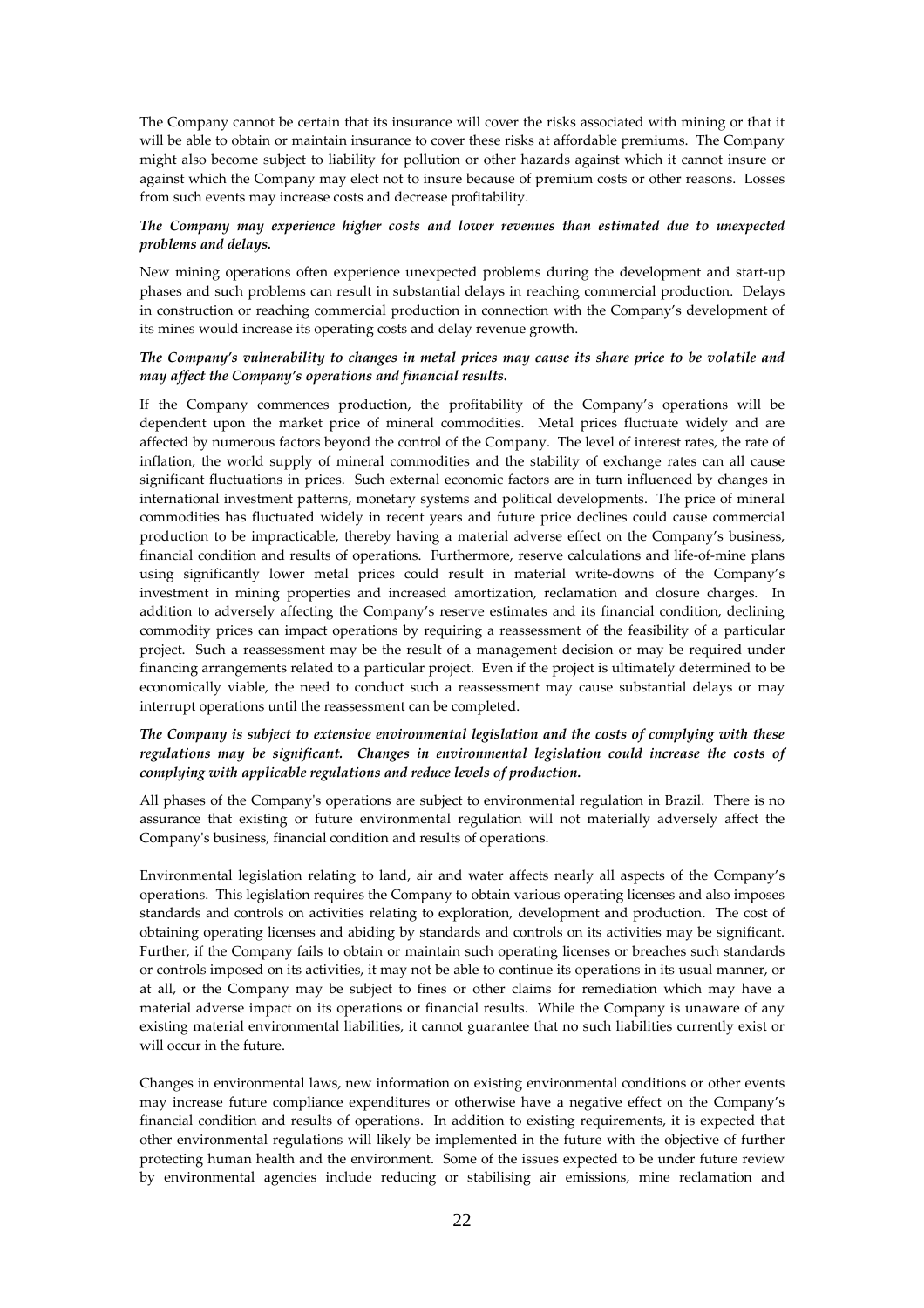restoration, and water quality. Other changes in environmental legislation could have a negative effect on production levels, product demand, product quality and methods of production and distribution. The complexity and breadth of these issues make it difficult for the Company to predict their impact. The Company anticipates capital expenditures and operating expenses will increase as a result of compliance with the introduction of new and more stringent environmental regulations. Failure to comply with environmental legislation may result in the issuance of clean up orders, imposition of penalties, liability for related damages and the loss of operating permits. While the Company believes it is now in material compliance with existing environmental legislation, it cannot give assurances that it will at all future times be in compliance with all federal and state environmental regulations or that steps to bring the Company into compliance would not have a negative effect on its financial condition and results of operations.

Government approvals and permits are currently, or may in the future be, required in connection with the Company's operations. To the extent such approvals are required but are not granted, the Company may be curtailed or prohibited from proceeding with planned exploration or development of mineral properties.

## *Currency fluctuations may affect the costs of doing business and results of operations.*

Currency fluctuations may affect the Company's costs and the Company has not entered into any derivative financial instruments to hedge such fluctuations. The Company pays for goods and services in Canadian Dollars, US Dollars, British Pound Sterling and Brazilian Real and the Company has to date received the proceeds of equity financings in Canadian Dollars and British Pound Sterling and loan financings in US dollars and British Pounds Sterling. As a result of the use of these different currencies, the Company is subject to foreign currency fluctuations. Foreign currencies are affected by a number of factors that are beyond the control of the Company. These factors include economic conditions in the relevant country and elsewhere and the outlook for interest rates, inflation and other economic factors. Adverse fluctuations in the relative value of these currencies could materially and adversely affect the Company's results of operation and financial position.

# *Compliance with current and future government regulations may cause the Company to incur significant costs and slow its growth.*

The Company's activities are subject to extensive Brazilian laws and regulations governing matters relating to occupational health, labour standards, prospecting, exploration, production, exports and taxes. Compliance with these and other laws and regulations could require the Company to make significant capital outlays which may slow its growth by diverting its financial resources. The enactment of new adverse regulations or regulatory requirements or more stringent enforcement of current regulations or regulatory requirements may increase costs, which could have an adverse effect on the Company. The Company cannot give assurances that it will be able to adapt to these regulatory developments on a timely or cost effective basis. Violations of these regulations and regulatory requirements could lead to substantial fines, penalties or other sanctions.

There are currently 3 known claims pending settlement. The average monthly salary of the claimants was below R\$8,000 while the claims range between R\$98,500 and R\$769,000. The total of current claims is R\$1,541,000. Based on previous experience it is the Company's belief that settlement will be no more than 15% of the claimed figure and will be settled in instalments over a 12 to 18 month period. Notwithstanding this, it is not currently expected that there could be a material adverse impact on the financial condition of the Company if some or all of the foregoing labour claims are successful or are not settled on the basis anticipated by the Company.

## *The Company is required to obtain and renew governmental permits and licences in order to conduct mining operations, which is often a costly and time-consuming process.*

In the ordinary course of business, the Company will be required to obtain and renew governmental permits and licenses for the operation and expansion of existing operations or for the commencement of new operations. Obtaining or renewing the necessary governmental permits is a complex and timeconsuming process. The duration and success of the Company's efforts to obtain and renew permits and licenses are contingent upon many variables not within its control including the interpretation of applicable requirements implemented by the permitting or licensing authority. The Company may not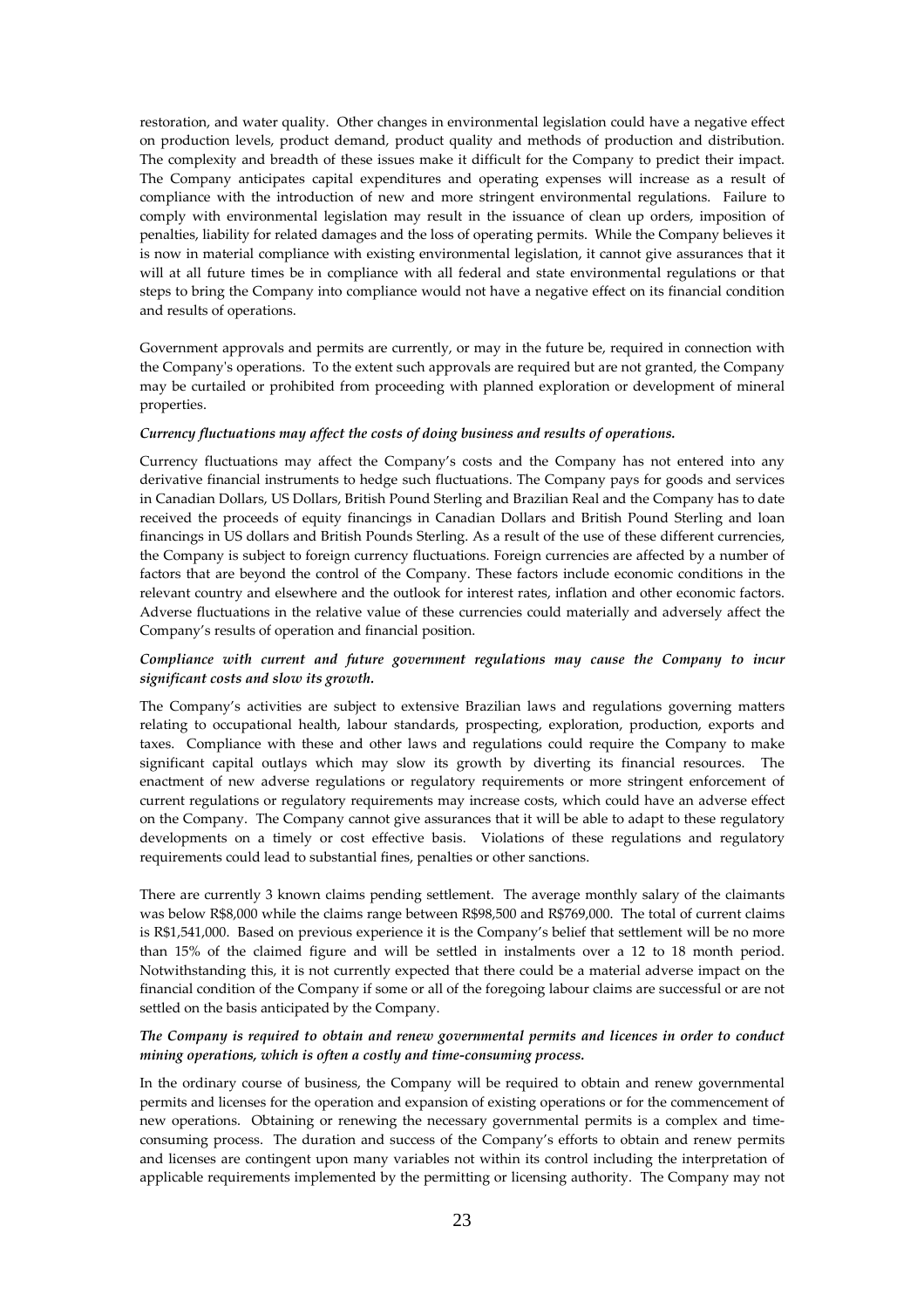be able to obtain or renew permits and licenses that are necessary to its operations, or the cost to obtain or renew permits and licenses may exceed what the Company expects. Any unexpected delays or costs associated with the permitting and licensing process could delay the development or impede the operation of the Company's projects, which could adversely affect the Company's revenues and future growth.

## *The Company's operations are conducted in Brazil and, as such, the Company's operations are exposed to various levels of political, economic and other risks and uncertainties.*

These risks and uncertainties vary from time to time and include, but are not limited to: terrorism; hostage taking; military repression; extreme fluctuations in currency exchange rates; high rates of inflation; labour unrest; the risks of war or civil unrest; expropriation and nationalization; renegotiation or nullification of existing concessions, licences, permits and contracts; illegal mining; changes in taxation policies; restrictions on foreign exchange and repatriation; and changing political conditions, currency controls and governmental regulations that favour or require the awarding of contracts to local contractors or require foreign contractors to employ citizens of, or purchase supplies from, a particular jurisdiction.

Changes, if any, in mining or investment policies or shifts in political attitude in Brazil may adversely affect the Company's operations or profitability. Operations may be affected in varying degrees by government regulations with respect to, but not limited to, restrictions on production, price controls, export controls, currency remittance, income and other taxes, expropriation of property, foreign investment, maintenance of claims, environmental legislation, land use, land claims of local people, water use and mine safety. Failure to comply strictly with applicable laws, regulations and local practices relating to mineral right applications and tenure, could result in loss, reduction or expropriation of entitlements, or the imposition of additional local or foreign parties as joint venture partners with carried or other interests. The occurrence of these various factors and uncertainties cannot be accurately predicted and could have an adverse effect on the Company's operations or profitability.

# *The Company is a holding company that conducts operations through foreign subsidiaries and substantially all of its assets are held in such entities.*

Any limitation on the transfer of cash or other assets between the parent corporation and such entities, or among such entities, could restrict the Company's ability to fund its operations efficiently. Any such limitations, or the perception that such limitations may exist now or in the future, could have an adverse impact on the Company's valuation and stock price.

# *Mining, processing, development and exploration activities depend, to one degree or another, on adequate infrastructure.*

Reliable roads, bridges, power sources and water supply are important determinants, which affect capital and operating costs. Unusual or infrequent weather phenomena, sabotage, government or other interference in the maintenance or provision of such infrastructure could adversely affect the Company's operations, financial condition and results of operations.

# *If the Company loses key personnel or is unable to attract and retain additional personnel, the Company's mining operations and prospects could be harmed.*

Recruiting and retaining qualified personnel is critical to the Company's success. The number of persons skilled in the acquisition, exploration and development of mining properties is limited and competition for such persons is intense. As the Company's business activity grows, additional key financial, administrative and mining personnel as well as additional operations staff will be required. Although the Company believes it will be successful in attracting, training and retaining qualified personnel, there can be no assurance of such success. If the Company is not successful in attracting, training and retaining qualified personnel, the efficiency of operations may be affected.

# *The mining industry is intensely competitive in all of its phases and the Company competes with many companies possessing greater financial and technical resources than itself.*

Competition in the precious metals mining industry is primarily for mineral rich properties that can be developed and produced economically; the technical expertise to find, develop, and operate such